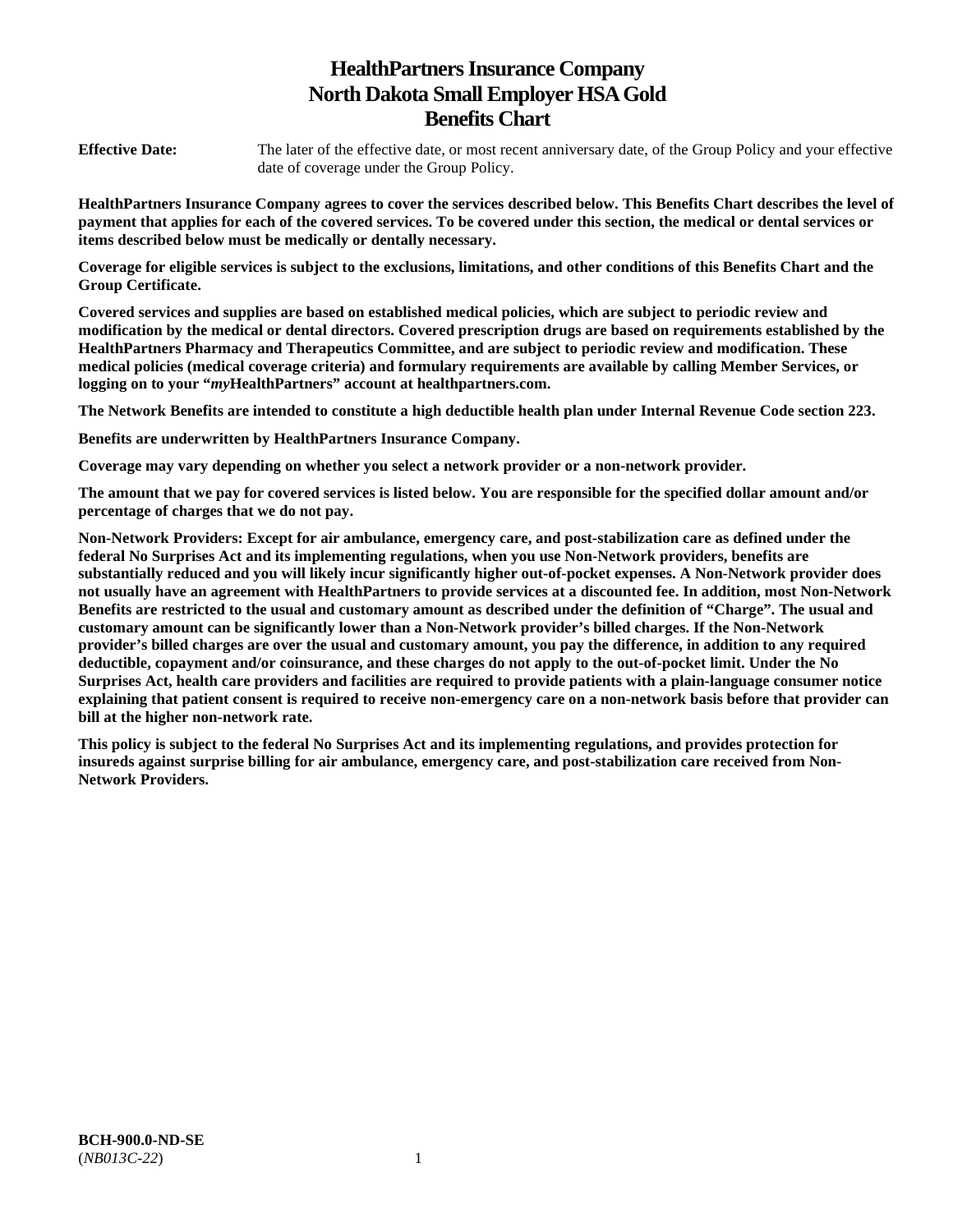# **These definitions apply to this Benefits Chart. They also apply to the Group Certificate.**

| <b>Biosimilar Drug:</b> | A prescription drug, approved by the Food and Drug Administration (FDA), that the FDA has<br>determined is biosimilar to and interchangeable with a biological brand name drug. Biosimilar drugs<br>are not considered generic drugs and are not covered under the generic drug benefit.                                                                                                                                                                                                                                                                                                                                        |
|-------------------------|---------------------------------------------------------------------------------------------------------------------------------------------------------------------------------------------------------------------------------------------------------------------------------------------------------------------------------------------------------------------------------------------------------------------------------------------------------------------------------------------------------------------------------------------------------------------------------------------------------------------------------|
| <b>Brand Name Drug:</b> | A prescription drug, approved by the Food and Drug Administration (FDA), that is manufactured,<br>sold, or licensed for sale under a trademark by the pharmaceutical company that originally researched<br>and developed the drug. Brand name drugs have the same active-ingredient formula as the generic<br>version of the drug. However, generic drugs are manufactured and sold by other drug manufacturers<br>and are generally not available until after the patent on the brand name drug has expired. A few brand<br>name drugs may be covered at the generic drug benefit level if this is indicated on the formulary. |
| <b>Calendar Year:</b>   | This is the 12-month period beginning 12:01 A.M. Central Time, on January 1, and ending 12:01 A.M. Central<br>Time of the next following December 31.                                                                                                                                                                                                                                                                                                                                                                                                                                                                           |
| <b>Charge:</b>          | For covered services delivered by participating network providers, is the provider's discounted charge<br>for a given medical/surgical service, procedure or item.                                                                                                                                                                                                                                                                                                                                                                                                                                                              |
|                         | For covered services delivered by Non-Network providers, a contracted rate may apply if such<br>arrangement is available to HealthPartners.                                                                                                                                                                                                                                                                                                                                                                                                                                                                                     |
|                         | For the Usual and Customary Charge for covered services delivered by non-network providers, our<br>payment is calculated using one of the following options to be determined at HealthPartners'<br>discretion: 1) a percentage of the Medicare fee schedule; 2) a comparable schedule if the service is not<br>on the Medicare fee schedule; or 3) a commercially reasonable rate for such service.                                                                                                                                                                                                                             |
|                         | The Usual and Customary Charge is the maximum amount allowed that we consider in the calculation<br>of the payment of charges incurred for certain covered services. You must pay for any charges above<br>the usual and customary charge, and they do not apply to the out-of-pocket limit.                                                                                                                                                                                                                                                                                                                                    |
|                         | A charge is incurred for covered ambulatory medical and surgical services, on the date the service or<br>item is provided. A charge is incurred for covered inpatient services, on the date of admission to a<br>hospital. To be covered, a charge must be incurred on or after your effective date and on or before the<br>termination date.                                                                                                                                                                                                                                                                                   |
|                         | Copayment/Coinsurance: The specified dollar amount, or percentage, of charges incurred for covered services, which we do not<br>pay, but which you must pay, each time you receive certain medical services, procedures or items.<br>Our payment for those covered services or items begins after the copayment or coinsurance is<br>satisfied. Covered services or items requiring a copayment or coinsurance are specified in this<br>Benefits Chart.                                                                                                                                                                         |
|                         | For services provided by a network provider:                                                                                                                                                                                                                                                                                                                                                                                                                                                                                                                                                                                    |
|                         | An amount which is listed as a flat dollar copayment is applied to a network provider's discounted<br>charges for a given service. However, if the network provider's discounted charge for a service or<br>item is less than the flat dollar copayment, you will pay the network provider's discounted charge. An<br>amount which is listed as a percentage of charges or coinsurance is based on the network provider's<br>discounted charges, calculated at the time the claim is processed, which may include an agreed upon<br>fee schedule rate for case rate or withhold arrangements.                                   |
|                         | For services provided by a non-network provider:                                                                                                                                                                                                                                                                                                                                                                                                                                                                                                                                                                                |
|                         | Any copayment or coinsurance is applied to the lesser of the provider's charges or the usual and<br>customary charge for a service.                                                                                                                                                                                                                                                                                                                                                                                                                                                                                             |
|                         | A copayment or coinsurance is due at the time a service is provided, or when billed by the provider.<br>The copayment or coinsurance applicable for a scheduled visit with a network provider will be<br>collected for each visit, late cancellation and failed appointment.                                                                                                                                                                                                                                                                                                                                                    |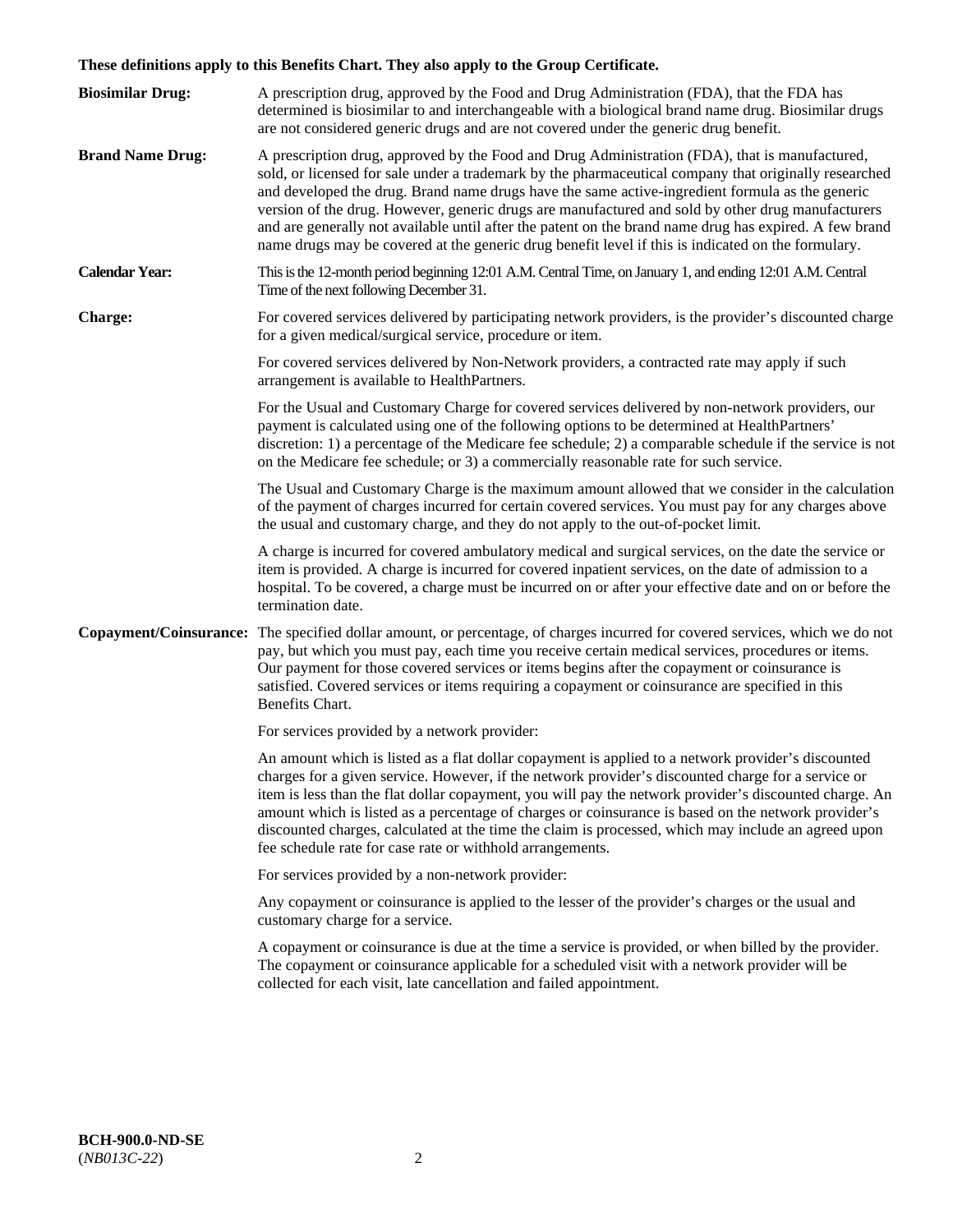| Deductible:                                | The specified dollar amount of charges incurred for covered services, which we do not pay, but an<br>insured or a family has to pay first in a calendar year. Our payment for those services or items begins<br>after the deductible is satisfied. For network providers, the amount of the charges that apply to the<br>deductible are based on the network provider's discounted charges, calculated at the time the claim is<br>processed, which may include an agreed upon fee schedule rate for case rate or withhold<br>arrangements. For non-network providers, the amount of charges that apply to the deductible are the<br>lesser of the provider's charges or the usual and customary charge for a service. |
|--------------------------------------------|------------------------------------------------------------------------------------------------------------------------------------------------------------------------------------------------------------------------------------------------------------------------------------------------------------------------------------------------------------------------------------------------------------------------------------------------------------------------------------------------------------------------------------------------------------------------------------------------------------------------------------------------------------------------------------------------------------------------|
|                                            | Any amounts paid or reimbursed by a third party, including but not limited to: point of service<br>rebates, manufacturer coupons, manufacturer debit cards or other forms of direct reimbursement to an<br>insured for a product or service, will not apply toward the deductible, to the extent permitted under<br>state and federal law.                                                                                                                                                                                                                                                                                                                                                                             |
|                                            | Your plan has an embedded deductible. This means once an insured meets the individual deductible,<br>the plan begins paying benefits for that person. If two or more members of the family meet the family<br>deductible, the plan begins paying benefits for all members of the family, regardless of whether each<br>insured has met the individual deductible. However, an insured may not contribute more than the<br>individual deductible toward the family deductible.                                                                                                                                                                                                                                          |
|                                            | All services are subject to the deductible unless otherwise indicated below in this Benefits Chart.                                                                                                                                                                                                                                                                                                                                                                                                                                                                                                                                                                                                                    |
| <b>Formulary:</b>                          | This is a current list, which may be revised from time to time, of prescription drugs, medications,<br>equipment and supplies covered by us as indicated in this Benefits Chart which are covered at the<br>highest benefit level. Some drugs on the Formulary may require prior authorization to be covered as<br>formulary drugs. The formulary, and information on drugs that require prior authorization, are<br>available by calling Member Services, or logging on to your "myHealthPartners" account at<br>healthpartners.com.                                                                                                                                                                                  |
| <b>Generic Drug:</b>                       | A prescription drug, approved by the Food and Drug Administration (FDA), that the FDA has<br>determined is comparable to a brand name drug product in dosage form, strength, route of<br>administration, quality, intended use and documented bioequivalence. Generally, generic drugs cost<br>less than brand name drugs. Some brand name drugs may be covered at the generic drug benefit level<br>if this is indicated on the formulary.                                                                                                                                                                                                                                                                            |
| <b>Lifetime Maximum</b><br><b>Benefit:</b> | The specified coverage limit actually paid by us for services and/or charges incurred by you for<br>bariatric surgery. Payment of benefits under the Certificate ceases when that lifetime maximum benefit<br>is reached. You have to pay for any subsequent charges.                                                                                                                                                                                                                                                                                                                                                                                                                                                  |
| <b>Non-Formulary Drug:</b>                 | This is a prescription drug, approved by the Food and Drug Administration (FDA), that is not on the<br>formulary, is medically necessary and is not investigative or otherwise excluded under the Certificate.                                                                                                                                                                                                                                                                                                                                                                                                                                                                                                         |
|                                            | Out-of-Pocket Expenses: You pay the specified copayments/coinsurance and deductibles applicable for particular services,<br>subject to the out-of-pocket limit described below. These amounts are in addition to the monthly<br>premium payments.                                                                                                                                                                                                                                                                                                                                                                                                                                                                      |
| <b>Out-of-Pocket Limit:</b>                | You pay the copayments/coinsurance and deductibles for covered services, to the individual or family<br>out-of-pocket limit. Thereafter we cover 100% of charges incurred for all other covered services, for<br>the rest of the calendar year. You pay amounts greater than the out-of-pocket limit if you exceed any<br>Lifetime Maximum Benefit, or visit or day limits.                                                                                                                                                                                                                                                                                                                                            |
|                                            | Non-Network Benefits above the usual and customary charge (see definition of charge above) do not<br>apply to the out-of-pocket limit.                                                                                                                                                                                                                                                                                                                                                                                                                                                                                                                                                                                 |
|                                            | Non-Network Benefits for transplant surgery and bariatric surgery do not apply to the out-of-pocket<br>limit.                                                                                                                                                                                                                                                                                                                                                                                                                                                                                                                                                                                                          |
|                                            | Any amounts paid or reimbursed by a third party, including but not limited to: point of service<br>rebates, manufacturer coupons, manufacturer debit cards or other forms of direct reimbursement to an<br>insured for a product or service, will not apply as an out of pocket expense, to the extent permitted<br>under state and federal law.                                                                                                                                                                                                                                                                                                                                                                       |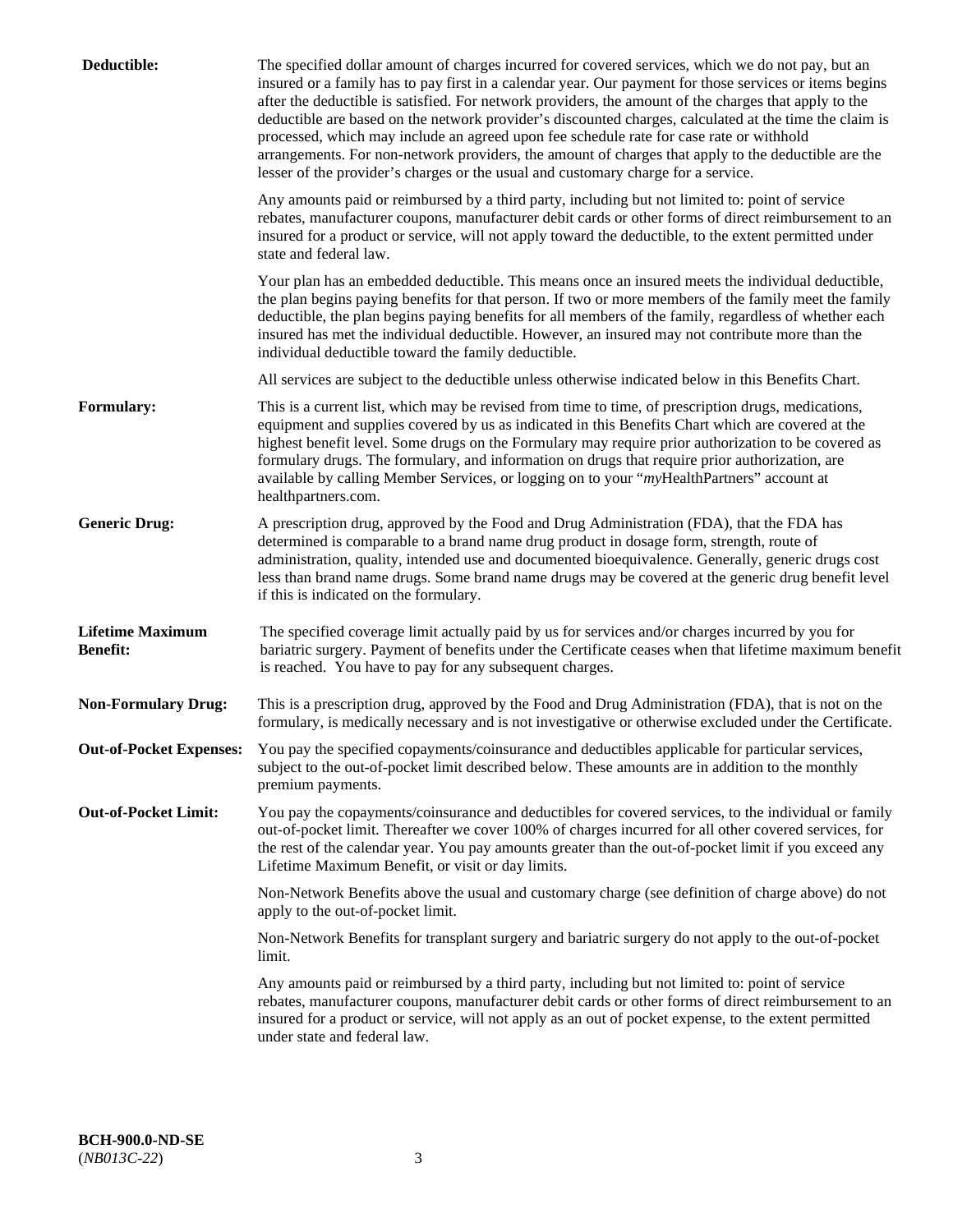|                              | You are responsible to keep track of the out-of-pocket expenses. Contact our Member Services<br>Department for assistance in determining the amount paid by the enrollee for specific eligible services<br>received. Claims for reimbursement under the out-of-pocket limit provisions are subject to the same<br>time limits and provisions described under the "Claims Provisions" section of the Certificate.                                                                                                                   |
|------------------------------|------------------------------------------------------------------------------------------------------------------------------------------------------------------------------------------------------------------------------------------------------------------------------------------------------------------------------------------------------------------------------------------------------------------------------------------------------------------------------------------------------------------------------------|
| <b>Preventive Drug List:</b> | This is a current list, which may be revised from time to time, of certain formulary preventive<br>prescription drugs and certain diabetic supplies, covered under the Plan as indicated in this Benefits<br>Chart. The Preventive Drug List is available by logging onto your "myHealthPartners" account at<br>healthpartners.com or by calling Member Services.                                                                                                                                                                  |
| <b>Specialty Drug List:</b>  | This is a current list, which may be revised from time to time, of prescription drugs, medications,<br>equipment and supplies, which are typically bio-pharmaceuticals. The purpose of a specialty drug list<br>is to facilitate enhanced monitoring of complex therapies used to treat specific conditions. Specialty<br>drugs are covered by us as indicated in this Benefits Chart. The specialty drug list is available by<br>calling Member Services, or logging on to your "myHealthPartners" account at healthpartners.com. |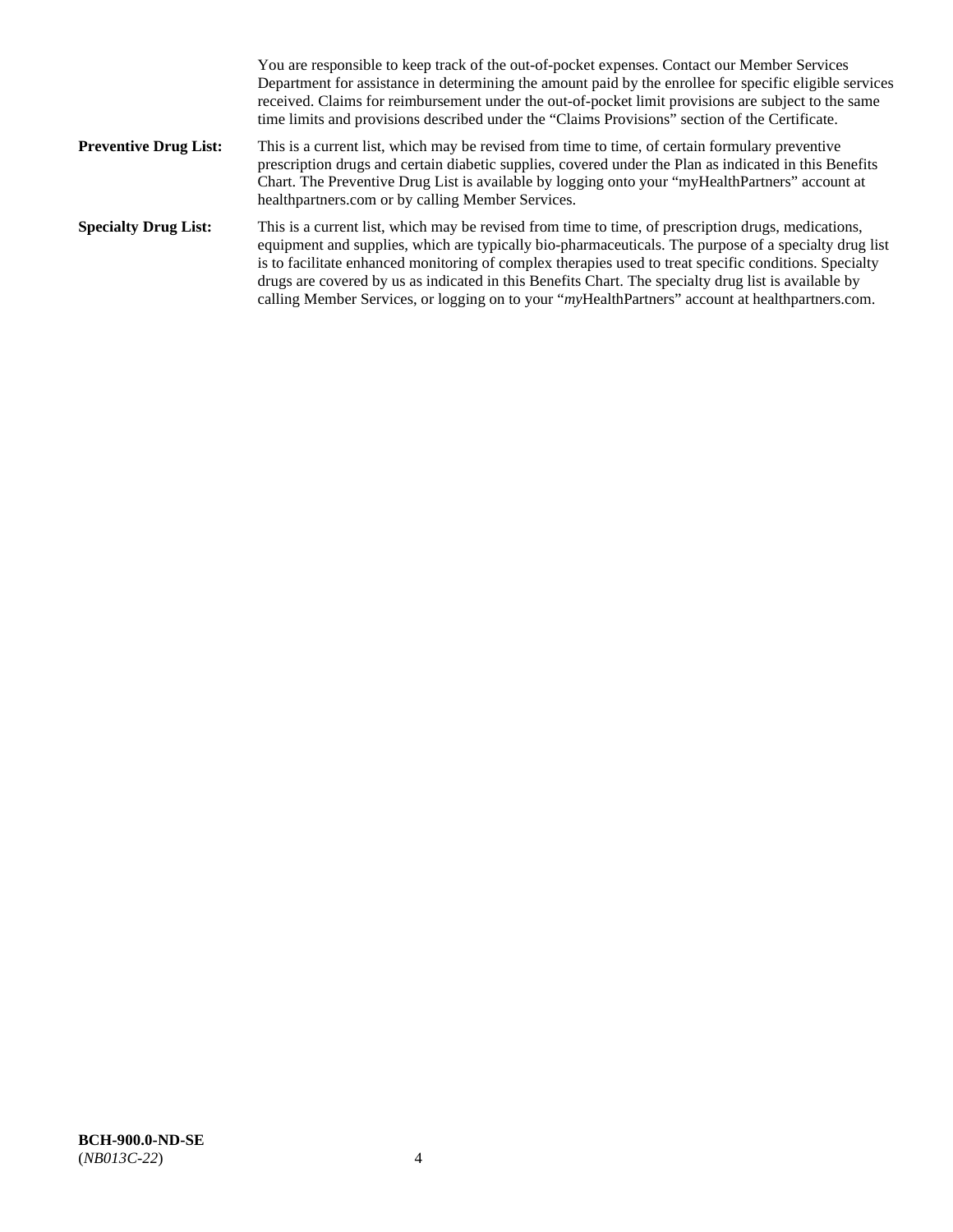### **DEDUCTIBLES AND OUT-OF-POCKET LIMITS**

### **Individual Calendar Year Deductible**

| <b>Network Benefits</b> | <b>Non-Network Benefits</b> |
|-------------------------|-----------------------------|
| \$3,000                 | \$10,000                    |

### **Family Calendar Year Deductible**

| <b>Network Benefits</b> | <b>Non-Network Benefits</b> |
|-------------------------|-----------------------------|
| \$6,000                 | \$20,000                    |

A separate deductible must be satisfied under the Network Benefits and Non-Network Benefits.

Your plan has an embedded deductible. This means once an insured meets the individual deductible, the plan begins paying benefits for that person. If two or more members of the family meet the family deductible, the plan begins paying benefits for all members of the family, regardless of whether each insured has met the individual deductible. However, an insured may not contribute more than the individual deductible toward the family deductible.

Any amounts paid or reimbursed by a third party, including but not limited to: point of service rebates, manufacturer coupons, manufacturer debit cards or other forms of direct reimbursement to an insured for a product or service, will not apply toward the deductible, to the extent permitted under state and federal law.

### **Individual Calendar Year Out-of-Pocket Limit**

| <b>Network Benefits</b> | <b>Non-Network Benefits</b> |
|-------------------------|-----------------------------|
| \$3,300                 | \$30,000                    |

### **Family Calendar Year Out-of-Pocket Limit**

| <b>Network Benefits</b> | <b>Non-Network Benefits</b> |
|-------------------------|-----------------------------|
| \$6,600                 | \$60,000                    |

A separate Out-of-Pocket Limit must be satisfied under the Network Benefits and Non-Network Benefits.

Non-Network Benefits above the usual and customary charge will not apply toward the individual or family Out-of-Pocket Limit.

Non-Network Benefits for transplant surgery and bariatric surgery do not apply to the out-of-pocket limit.

Any amounts paid or reimbursed by a third party, including but not limited to: point of service rebates, manufacturer coupons, manufacturer debit cards or other forms of direct reimbursement to an insured for a product or service, will not apply as an out of pocket expense, to the extent permitted under state and federal law.

#### **Lifetime maximum benefit for bariatric surgery**

| <b>Network Benefits</b> | <b>Non-Network Benefits</b> |
|-------------------------|-----------------------------|
| Inlimited.              | \$5,000                     |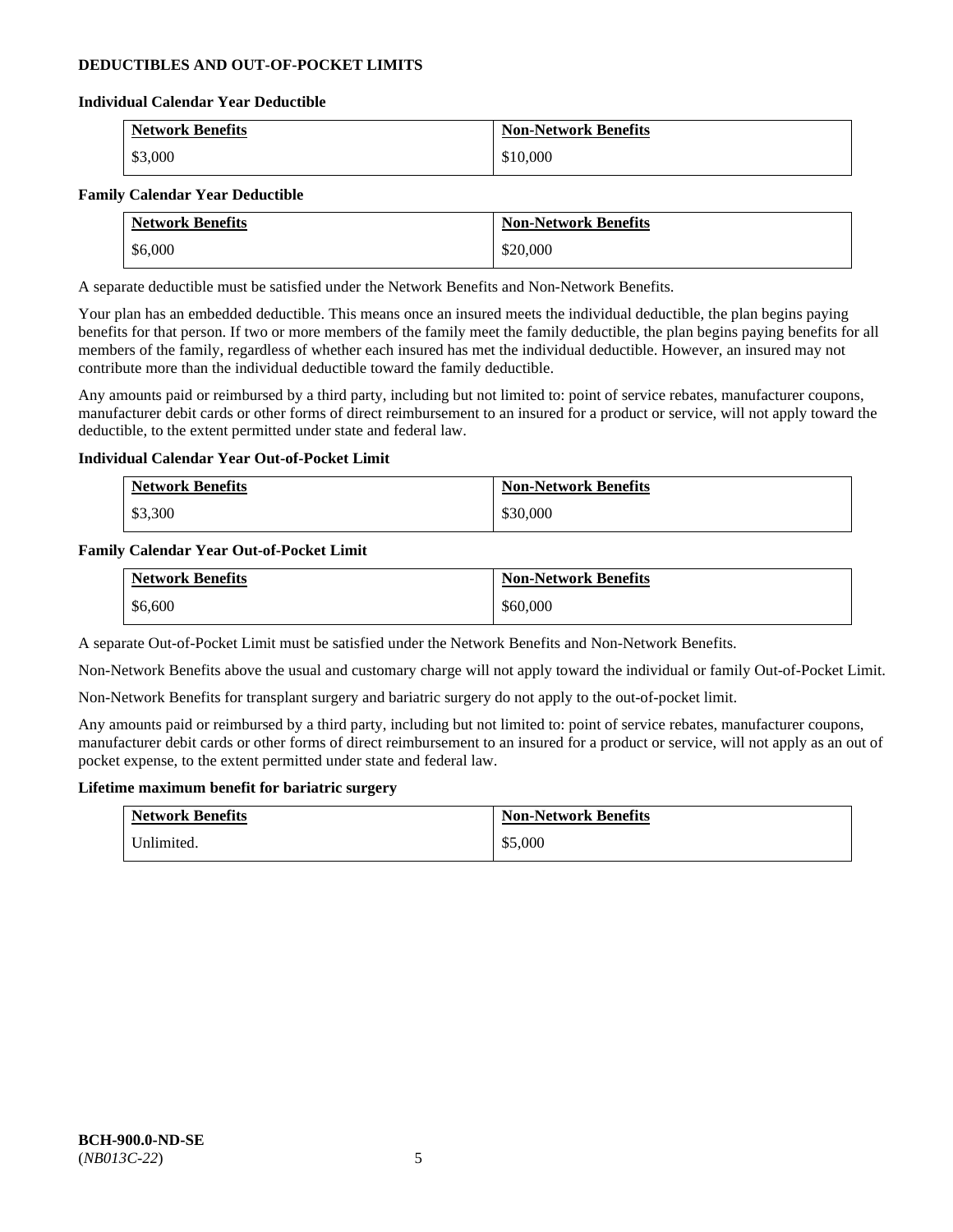# **AMBULANCE AND MEDICAL TRANSPORTATION**

### **Covered Services:**

We cover ambulance and medical transportation for medical emergencies.

We also cover medically necessary, non-emergency ground and air medical transportation if it meets our medical coverage criteria. Under the No Surprises Act, non-network health care providers and facilities are required to provide patients with a plain-language consumer notice explaining that patient consent is required to receive non-emergency before that provider can bill at the higher non-network rate.

Covered services and supplies are based on established medical policies, which are subject to periodic review and modification by the medical or dental directors. These medical policies (medical coverage criteria) and applicable prior authorization requirements are available by calling Member Services, or logging on to your "*my*HealthPartners" account a[t healthpartners.com.](http://www.healthpartners.com/)

#### **Ambulance and medical transportation (other than non-emergency air ambulance transportation)**

| <b>Network Benefits</b>       | <b>Non-Network Benefits</b> |
|-------------------------------|-----------------------------|
| 100% of the charges incurred. | See Network Benefits.       |

#### **Non-emergency air ambulance transportation**

| <b>Network Benefits</b>       | <b>Non-Network Benefits</b> |
|-------------------------------|-----------------------------|
| 100% of the charges incurred. | See Network Benefits.       |

For Non-Network air ambulance service providers, the eligible charges are limited to the average HealthPartners reimbursement rate for Network air ambulance service providers licensed by the state of North Dakota.

### **Not Covered:**

• See "Services Not Covered" in the Group Certificate.

# **BEHAVIORAL HEALTH SERVICES**

#### **Covered Services:**

Covered services are based on established medical policies, which are subject to periodic review and modification by the medical directors. These medical policies (medical coverage criteria) are available by calling Member Services, or logging on to your "*my*HealthPartners" account at [healthpartners.com.](http://healthpartners.com/)

### **Mental health services**

We cover services for mental health diagnoses as described in the Diagnostic and Statistical Manual of Mental Disorders – Fifth Edition (DSM-5) (most recent edition).

**Outpatient services, including intensive outpatient and day treatment services:** We cover medically necessary outpatient professional mental health services for evaluation, crisis intervention, and treatment of mental health disorders.

A comprehensive diagnostic assessment will be used as the basis for a determination by a mental health professional, concerning the appropriate treatment and the extent of services required.

Outpatient services we cover for a diagnosed mental health condition include the following:

- Individual, group, family, and multi-family therapy;
- Medication management provided by a physician, certified nurse practitioner, or physician's assistant;
- Psychological testing services for the purposes of determining the differential diagnoses and treatment planning for patients currently receiving behavioral health services;
- Day treatment and intensive outpatient services in a licensed program;
- Partial hospitalization services in a licensed hospital or community mental health center;
- Psychotherapy and nursing services provided in the home if authorized by us;
- Treatment for gender dysphoria; and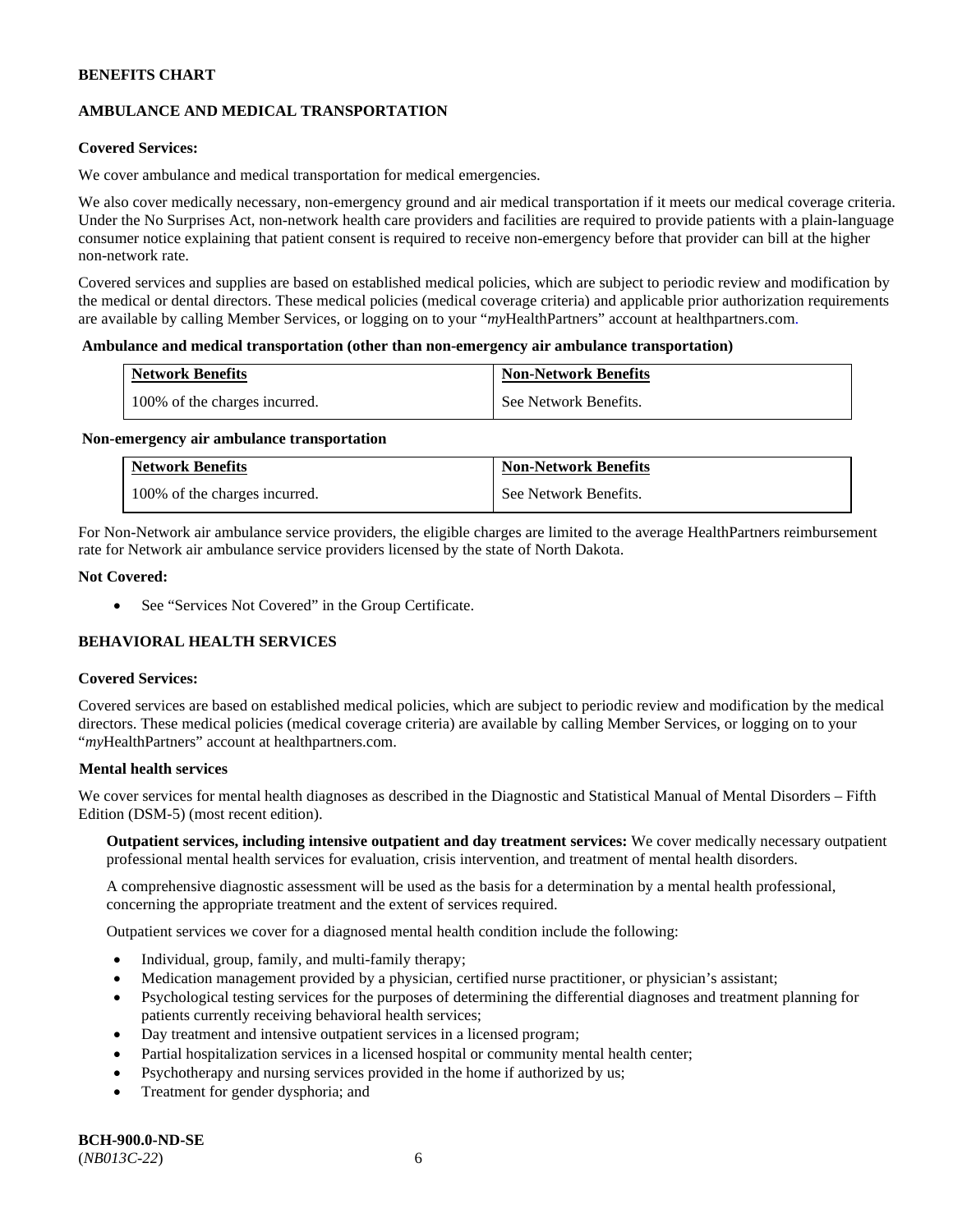• Medically necessary Applied Behavioral Analysis (ABA) prescribed or ordered for an individual diagnosed with an autism spectrum disorder by a licensed physician or a licensed psychologist. For other autism services covered under this Benefits Chart, see the habilitative benefit under Physical Therapy, Occupational Therapy and Speech Therapy.

| <b>Network Benefits</b>                                   | <b>Non-Network Benefits</b>                           |
|-----------------------------------------------------------|-------------------------------------------------------|
| The first five hours of treatment in a calendar year      | The first five hours of treatment in a calendar year  |
| are covered at 100% of the charges incurred. A group      | are covered at 100% of the charges incurred. A        |
| visit counts as one half hour toward the five hours.      | group visit counts as one half hour toward the five   |
| Day treatment, intensive outpatient services and          | hours. Day treatment, intensive outpatient services   |
| partial hospitalization services are not eligible for the | and partial hospitalization services are not eligible |
| first five hour benefit.                                  | for the first five hour benefit.                      |
| We cover additional hours at 100% of the charges          | We cover additional hours at 50% of the charges       |
| incurred.                                                 | incurred.                                             |

### **Group therapy**

| <b>Network Benefits</b>       | <b>Non-Network Benefits</b>  |
|-------------------------------|------------------------------|
| 100% of the charges incurred. | 50% of the charges incurred. |

**Inpatient services, including mental health residential treatment services:** We cover the following:

- Medically necessary inpatient services in a hospital and professional services for treatment of mental health disorders. Medical stabilization is covered under inpatient hospital services in the "Hospital and Skilled Nursing Facility Services" section; and
- Medically necessary mental health residential treatment services. This care must be authorized by us and provided by a hospital or residential behavioral health treatment facility licensed by the local state or Department of Health and Human Services. Services not covered under this benefit include halfway houses, group homes, extended care facilities, shelter services, correctional services, detention services, transitional services, group residential services, foster care services and wilderness programs.

| <b>Network Benefits</b>       | <b>Non-Network Benefits</b>  |
|-------------------------------|------------------------------|
| 100% of the charges incurred. | 50% of the charges incurred. |

#### **Substance use disorder (SUD) services**

We cover medically necessary services for assessments by a licensed alcohol and drug counselor and treatment of substance use disorders as defined in the latest edition of the DSM-5.

**Outpatient services, including intensive outpatient and day treatment services:** We cover medically necessary outpatient professional services for the diagnosis and treatment of substance use disorder. Substance use disorder treatment services must be provided by a program licensed by the local Department of Health and Human Services.

Outpatient services we cover for a diagnosed substance use disorder include the following:

- Individual, group, family, and multi-family therapy provided in an office setting;
- Opiate replacement therapy including methadone and buprenorphine treatment; and
- Day treatment and intensive outpatient services in a licensed program.

| <b>Network Benefits</b>                               | <b>Non-Network Benefits</b>                           |
|-------------------------------------------------------|-------------------------------------------------------|
| The first five visits of treatment in a calendar year | The first five visits of treatment in a calendar year |
| are covered at 100% of the charges incurred. Day      | are covered at 100% of the charges incurred. Day      |
| treatment and intensive outpatient services are not   | treatment and intensive outpatient services are not   |
| eligible for the first five visits benefit.           | eligible for the first five visits benefit.           |
| We cover additional visits at 100% of the charges     | We cover additional visits at 50% of the charges      |
| incurred.                                             | incurred.                                             |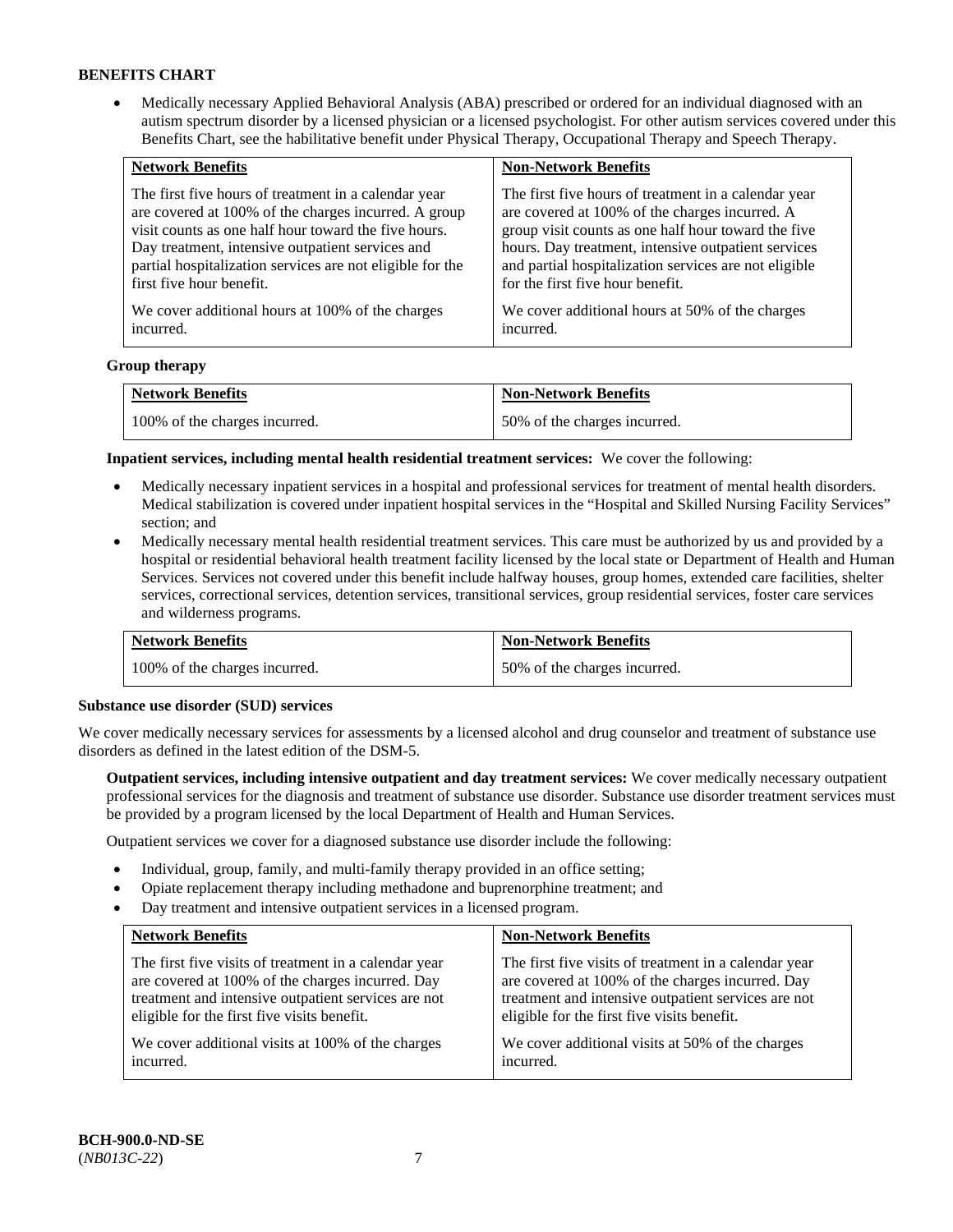**Inpatient Services:** We cover the following:

- Medically necessary inpatient services in a hospital or primary residential treatment in a licensed substance use disorder treatment center. Primary residential treatment is an intensive residential treatment program of limited duration, typically 30 days or less;
- Services provided in a hospital that is licensed by the local state and accredited by Medicare; and
- Detoxification services in a hospital or community detoxification facility if it is licensed by the local Department of Health and Human Services.

| <b>Network Benefits</b>       | <b>Non-Network Benefits</b>  |
|-------------------------------|------------------------------|
| 100% of the charges incurred. | 50% of the charges incurred. |

### **Not Covered:**

• See "Services Not Covered" in the Group Certificate.

# **CHIROPRACTIC SERVICES**

# **Covered Services:**

We cover chiropractic services for rehabilitative care. Chiropractic services are adjustments to any abnormal articulations of the human body, especially those of the spinal column, for the purpose of giving freedom of action to impinged nerves that may cause pain or deranged function.

Massage therapy which is performed in conjunction with other treatment/modalities by a chiropractor, is part of a prescribed treatment plan and is not billed separately is covered.

| <b>Network Benefits</b>       | <b>Non-Network Benefits</b>           |
|-------------------------------|---------------------------------------|
| 100% of the charges incurred. | 50% of the charges incurred.          |
|                               | Limit of 20 visits per calendar year. |

### **Not Covered:**

- Massage therapy for the purpose of comfort or convenience of the insured.
- See "Services Not Covered" in the Group Certificate.

# **CLINICAL TRIALS**

### **Covered Services:**

We cover certain routine services if you participate in a Phase I, Phase II, Phase III or Phase IV clinical trial that is conducted in relation to the prevention, detection, or treatment of cancer or other life-threatening disease or condition as defined in the Affordable Care Act. We cover routine patient costs for services that would be eligible under this Benefits Chart if the service were provided outside of a clinical trial.

| <b>Network Benefits</b>                                                                                                                                                                          | <b>Non-Network Benefits</b>                                                                                                                                                                           |
|--------------------------------------------------------------------------------------------------------------------------------------------------------------------------------------------------|-------------------------------------------------------------------------------------------------------------------------------------------------------------------------------------------------------|
| Coverage level is same as corresponding Network<br>Benefits, depending on type of service provided<br>such as Office Visits for Illness or Injury, Inpatient<br>or Outpatient Hospital Services. | Coverage level is same as corresponding Non-<br>Network Benefits, depending on type of service<br>provided such as Office Visits for Illness or Injury,<br>Inpatient or Outpatient Hospital Services. |

### **Not Covered:**

- The investigative item, device or service itself.
- Items or services that are provided solely to satisfy data collection and analysis needs and that are not used in the direct clinical management of the patient.
- A service that is clearly inconsistent with widely accepted and established standards of care for a particular diagnosis.
- See "Services Not Covered" in the Group Certificate.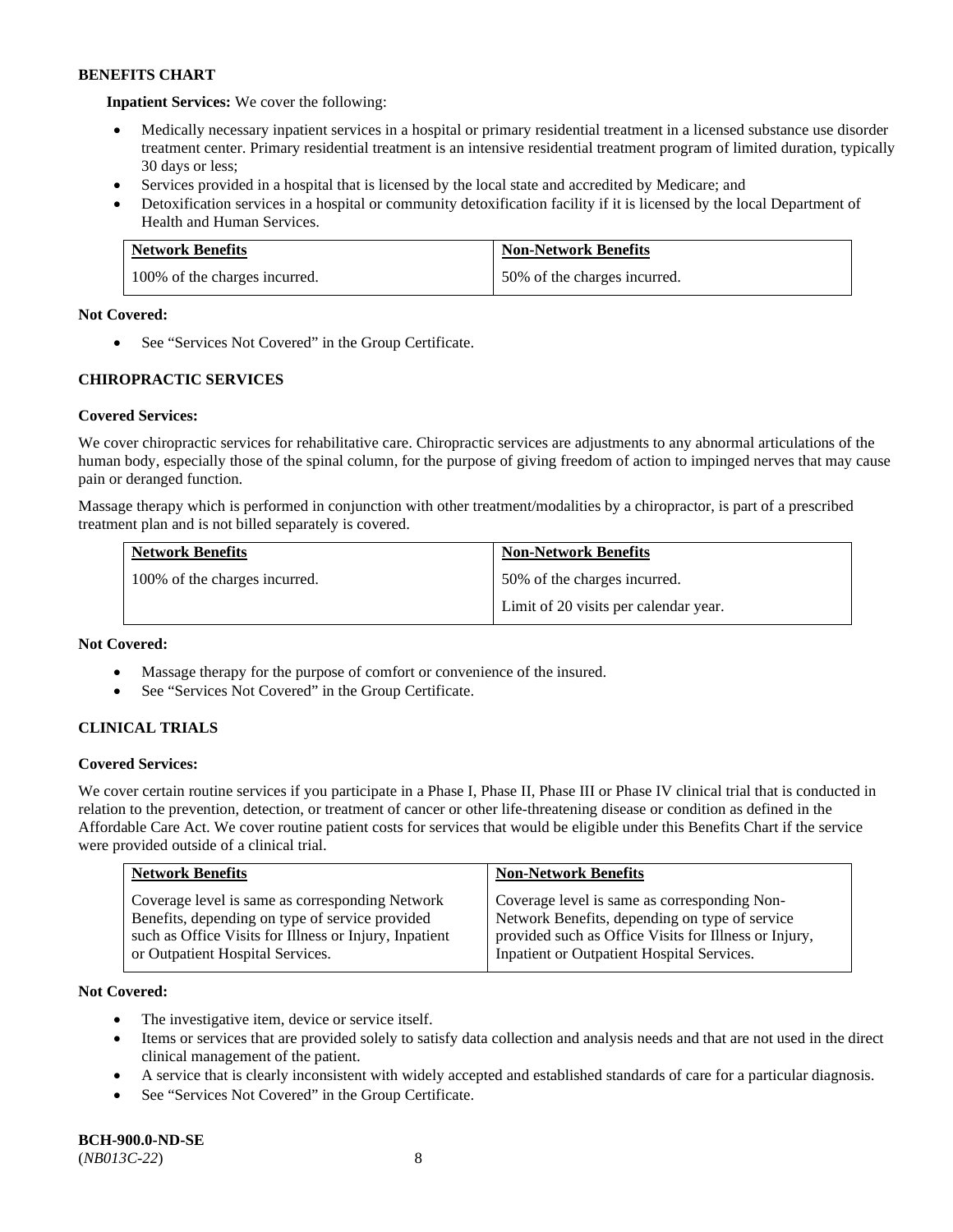# **DENTAL SERVICES**

### **Covered Services:**

We cover services as described below.

**Accidental dental services:** We cover dentally necessary services to treat and restore damage done to sound, natural, unrestored teeth as a result of an accidental injury. Coverage is for damage caused by external trauma to face and mouth only, not for cracked or broken teeth which result from biting or chewing. We cover restorations, root canals, crowns and replacement of teeth lost that are directly related to the accident in which the insured was involved. We cover initial exams, x-rays, and palliative treatment including extractions, and other oral surgical procedures directly related to the accident. Subsequent treatment must be initiated within the specified time-frame and must be directly related to the accident. We do not cover restoration and replacement of teeth that are not "sound and natural" at the time of the accident.

Full mouth rehabilitation to correct occlusion (bite) and malocclusion (misaligned teeth not due to the accident) are not covered.

When an implant-supported dental prosthetic treatment is pursued, the accidental dental benefit will be applied to the prosthetic procedure. Benefits are limited to the amount that would be paid toward the placement of a removable dental prosthetic appliance that could be used in the absence of implant treatment. Care must be provided or pre-authorized by a HealthPartners dentist.

| <b>Network Benefits</b>       | <b>Non-Network Benefits</b>  |
|-------------------------------|------------------------------|
| 100% of the charges incurred. | 50% of the charges incurred. |

For all accidental dental services, treatment and/or restoration must be initiated within six months of the date of the injury. Coverage is limited to the initial course of treatment and/or initial restoration. Services must be provided within 24 months of the date of injury to be covered.

### **Medical referral dental services**

**Medically necessary outpatient dental services:** We cover medically necessary outpatient dental services. Coverage is limited to dental services required for treatment of an underlying medical condition, e.g., removal of teeth to complete radiation treatment for cancer of the jaw, cysts and lesions.

| <b>Network Benefits</b>       | <b>Non-Network Benefits</b>  |
|-------------------------------|------------------------------|
| 100% of the charges incurred. | 50% of the charges incurred. |

**Medically necessary hospitalization and anesthesia for dental care:** We cover medically necessary hospitalization and anesthesia for dental care. This is limited to charges incurred by an insured who: (1) is a child under age 9; (2) is severely disabled; or (3) has a medical condition, and requires hospitalization or general anesthesia for dental care treatment. The requirement of a hospital setting must be due to an insured's underlying medical condition. Coverage is limited to facility and anesthesia charges. Anesthesia is covered in a hospital or a dental office. Oral surgeon/dentist professional fees are not covered. The following are examples, though not all-inclusive, of medical conditions which may require hospitalization for dental services: severe asthma, severe airway obstruction or hemophilia. Hospitalization required due to the behavior of the insured or due to the extent of the dental procedure is not covered.

| <b>Network Benefits</b>       | <b>Non-Network Benefits</b>  |
|-------------------------------|------------------------------|
| 100% of the charges incurred. | 50% of the charges incurred. |

**Medical complications of dental care:** We cover medical complications of dental care. Treatment must be medically necessary care and related to medical complications of non-covered dental care, including complications of the head, neck, or substructures.

| <b>Network Benefits</b>       | <b>Non-Network Benefits</b>  |
|-------------------------------|------------------------------|
| 100% of the charges incurred. | 50% of the charges incurred. |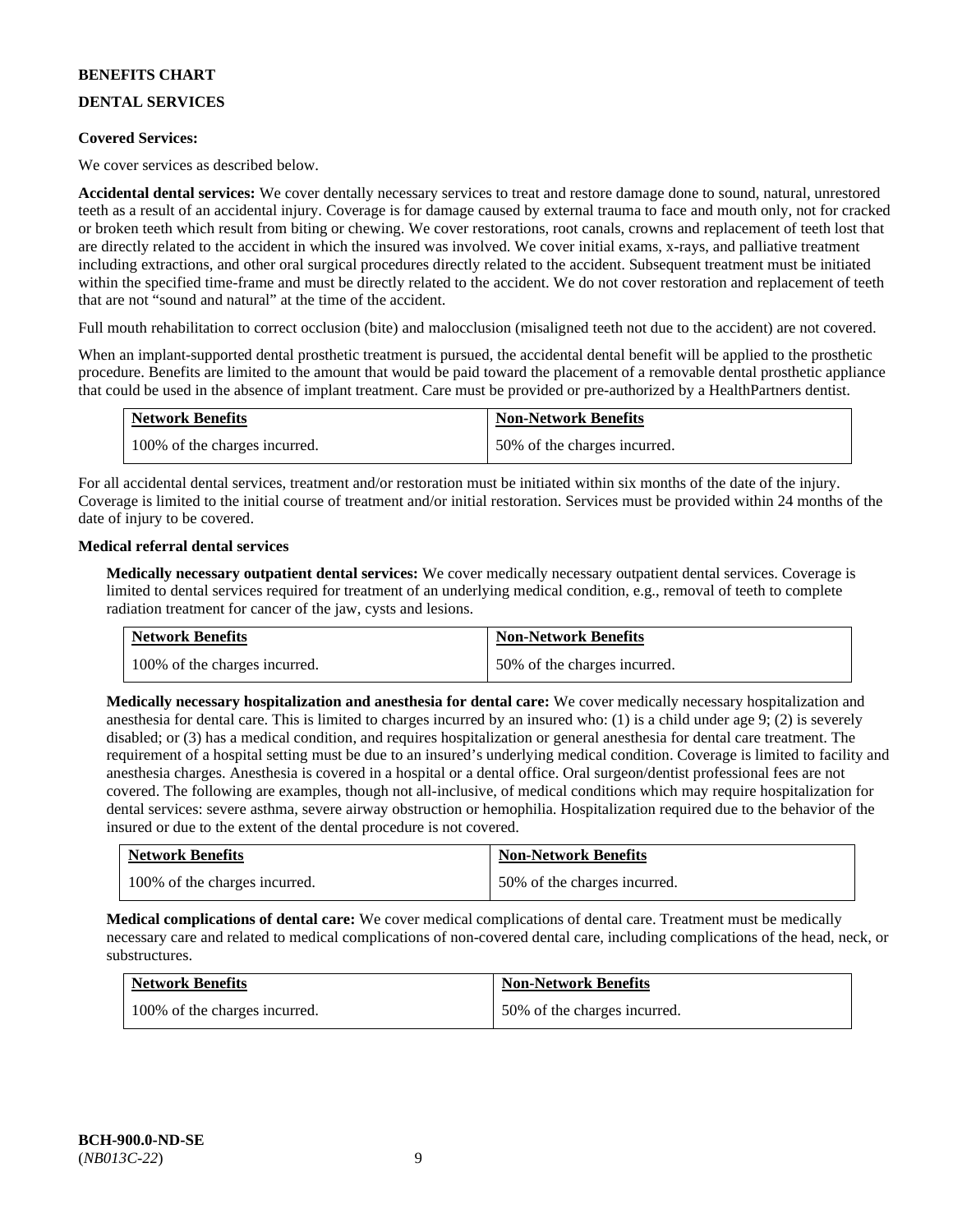**Oral surgery:** We cover oral surgery. Coverage is limited to treatment of medical conditions requiring oral surgery, such as treatment of oral neoplasm, non-dental cysts, fracture of the jaws, trauma of the mouth and jaws, and any other oral surgery procedures provided as medically necessary dental services.

| <b>Network Benefits</b>       | <b>Non-Network Benefits</b>  |
|-------------------------------|------------------------------|
| 100% of the charges incurred. | 50% of the charges incurred. |

**Treatment of cleft lip and cleft palate of a dependent child:** We cover treatment of cleft lip and cleft palate of a dependent child, to the limiting age in the definition of an "Eligible Dependent", including orthodontic treatment and oral surgery directly related to the cleft. Benefits for individuals age 26 up to the limiting age for coverage of the dependent are limited to inpatient or outpatient expenses arising from medical and dental treatment that was scheduled or initiated prior to the dependent turning age 19. Dental services which are not required for the treatment of cleft lip or cleft palate are not covered. If a dependent child covered under the Certificate is also covered under a dental plan which includes orthodontic services, that dental plan shall be considered primary for the necessary orthodontic services. Oral appliances are subject to the same copayment, conditions and limitations as durable medical equipment.

| <b>Network Benefits</b>       | <b>Non-Network Benefits</b>  |
|-------------------------------|------------------------------|
| 100% of the charges incurred. | 50% of the charges incurred. |

**Treatment of temporomandibular disorder (TMD) and craniomandibular disorder (CMD):** We cover surgical and nonsurgical treatment of temporomandibular disorder (TMD) and craniomandibular disorder (CMD), which is medically necessary care. Dental services which are not required to directly treat TMD or CMD are not covered.

| <b>Network Benefits</b>       | <b>Non-Network Benefits</b>  |
|-------------------------------|------------------------------|
| 100% of the charges incurred. | 50% of the charges incurred. |

**Not Covered:** 

- Dental treatment, procedures or services not listed in this Benefits Chart.
- Accident related dental services if treatment is (1) provided to teeth which are not sound and natural, (2) to teeth which have been restored, (3) initiated beyond six months from the date of the injury, (4) received beyond the initial treatment or restoration or (5) received beyond 24 months from the date of injury.
- Oral surgery to remove wisdom teeth, except as stated in the Pediatric Dental Amendment.
- Orthognathic treatment or procedures and all related services.
- See "Services Not Covered" in the Group Certificate.

# **DIABETES AND HYPERTENSION DISEASE MANAGEMENT PROGRAM**

### **Covered Services:**

If you meet criteria for coverage, you may qualify for the Diabetes and/or Hypertension Disease Management Program.

The program covers group health coaching which focuses on weight loss, exercise, behavior modification and health education through Omada Health.

| <b>Network Benefits</b>                                     | <b>Non-Network Benefits</b> |
|-------------------------------------------------------------|-----------------------------|
| 100% of the charges incurred.<br>Deductible does not apply. | Not applicable.             |

### **Not Covered:**

See "Services Not Covered" in the Group Certificate.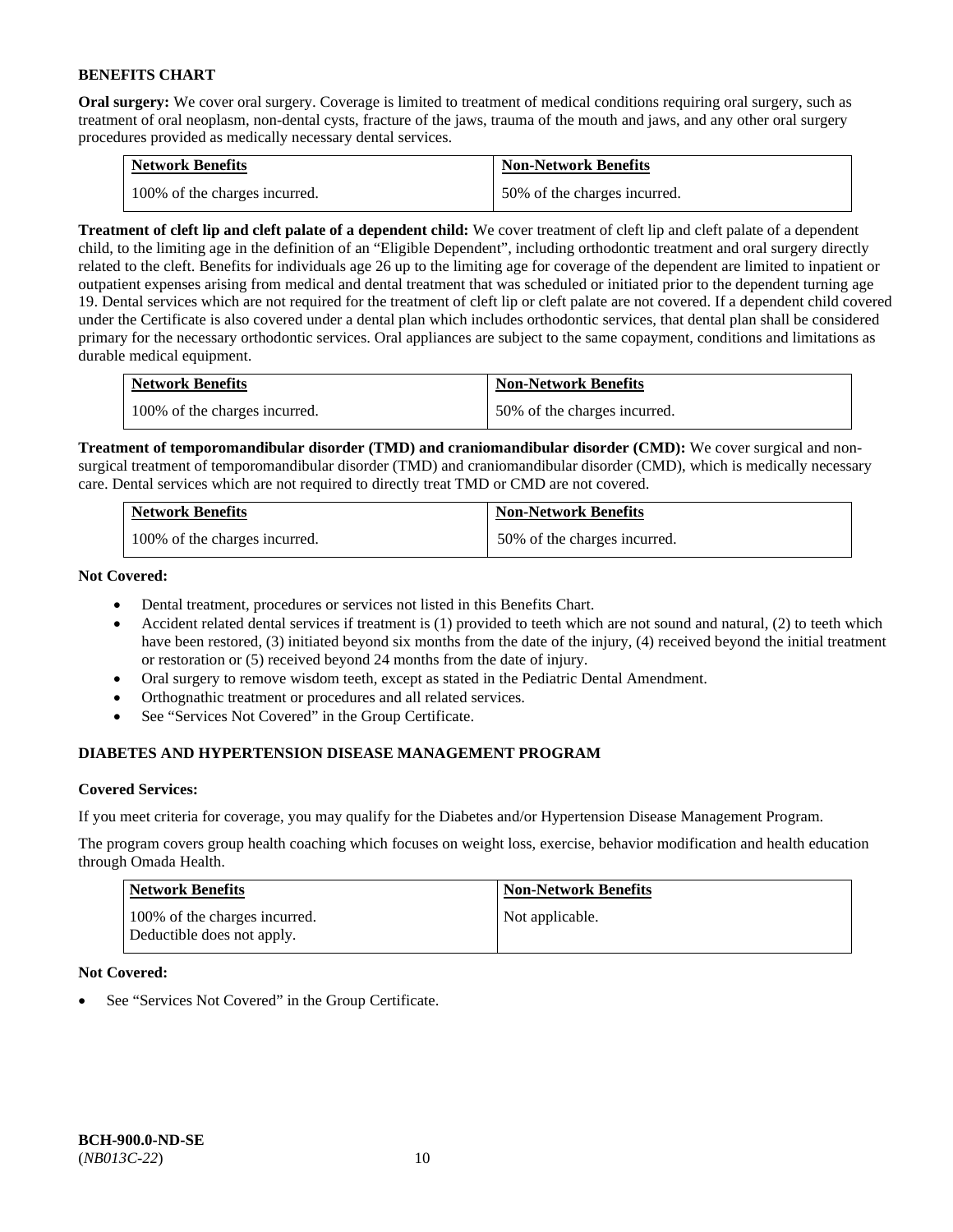# **DIABETIC EQUIPMENT AND SUPPLIES**

### **Covered Services:**

We cover physician prescribed medically appropriate and necessary drugs and supplies used in the management and treatment of diabetes for insureds with gestational, Type I or Type II diabetes including durable diabetic equipment and disposable supplies, as described below.

Certain items are only covered if your condition meets our coverage criteria and obtained through an authorized vendor. For more information on what we cover and any prior authorization requirements, call Member Services or log on to your "*my*HealthPartners" account at [healthpartners.com.](http://www.healthpartners.com/)

Insulin and medications for diabetes are covered as outpatient drugs under the "Prescription Drug Services" section.

**Pumps and pump supplies.** These include diabetic insulin pumps, diabetic infusion pumps and infusion pump supplies such as infusion sets, tubing, connectors and syringe reservoirs.

| <b>Network Benefits</b>                                | <b>Non-Network Benefits</b>  |
|--------------------------------------------------------|------------------------------|
| <b>Pumps received at a pharmacy:</b>                   | 50% of the charges incurred. |
| 100% of the charges incurred.                          |                              |
| Pumps received from a non-pharmacy approved<br>vendor: |                              |
| 100% of the charges incurred.                          |                              |

### **All other durable equipment and diabetic supplies**

Durable Diabetic Equipment and Supplies. These include continuous glucose monitoring system (CGMS), transmitter, sensors and receivers, diabetic blood glucose monitors and control/calibrating solutions (for checking accuracy or testing equipment and test strips).

Disposable Diabetic Supplies. These are one-time use supplies, including syringes, lancets, lancet devices, blood and urine ketone test strips, and needles.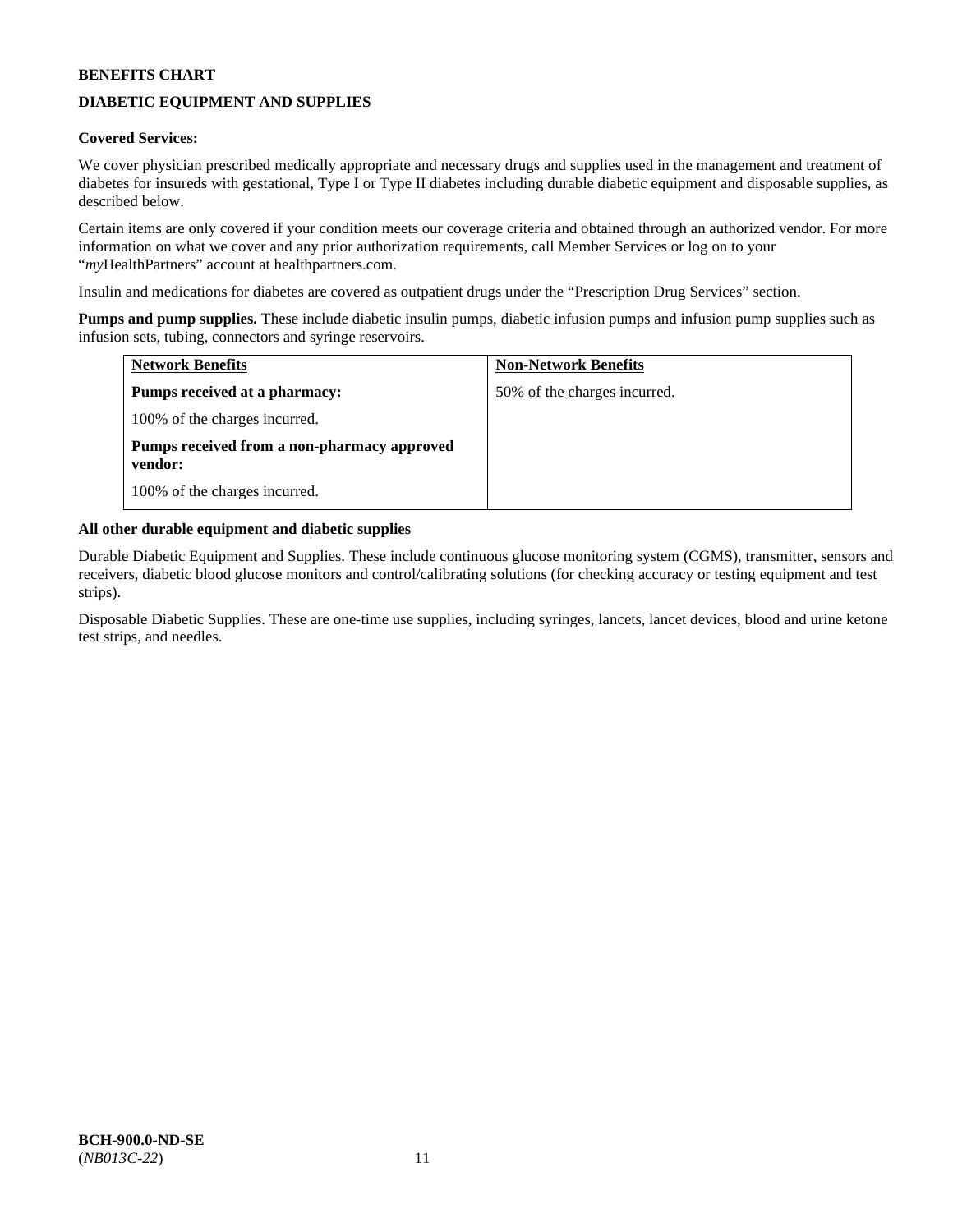Certain diabetic supplies and equipment must be purchased at a pharmacy.

| <b>Network Benefits</b>                                                                                                                                                                          | <b>Non-Network Benefits</b>  |
|--------------------------------------------------------------------------------------------------------------------------------------------------------------------------------------------------|------------------------------|
| If received through a pharmacy:                                                                                                                                                                  | 50% of the charges incurred. |
| Diabetic supplies on the Preventive Drug List:                                                                                                                                                   |                              |
| Generic formulary drugs from the Preventive Drug<br>List are covered at 100% of the charges incurred.<br>Deductible does not apply.                                                              |                              |
| Brand name formulary drugs from the Preventive<br>Drug List are covered at 100% of the charges<br>incurred, subject to your copayment of \$60 per<br>prescription.<br>Deductible does not apply. |                              |
| All other diabetic supplies purchased at a<br>pharmacy:                                                                                                                                          |                              |
| 100% of the charges incurred.<br>Deductible applies.                                                                                                                                             |                              |
| Non-formulary drugs are covered at 80% of the<br>charges incurred.<br>Deductible applies.                                                                                                        |                              |
| If received through a non-pharmacy provider:                                                                                                                                                     |                              |
| 100% of the charges incurred if purchased from an<br>approved vendor.                                                                                                                            |                              |

#### **Limitations:**

- No more than a 93-day supply of diabetic supplies is covered and dispensed at a time.
- We require that certain diabetic supplies and equipment be purchased at a pharmacy.
- Diabetic supplies and equipment are limited to certain models and brands.
- Durable medical equipment and supplies must be obtained from or repaired by approved vendors.
- Covered services and supplies are based on established medical policies which are subject to periodic review and modification by the medical directors. Our coverage policy for diabetic supplies includes information on our required models and brands. These medical policies (medical coverage criteria) are available by calling Member Services, or logging on to your "myHealthPartners" account a[t healthpartners.com.](http://www.healthpartners.com/)

#### **Not Covered:**

- Replacement or repair of any covered items, if the items are (i) damaged or destroyed by misuse, abuse or carelessness, (ii)
- lost; or (iii) stolen.
- Duplicate or similar items.
- Labor and related charges for repair of any covered items which are more than the cost of replacement by an approved
- vendor.
- Batteries for monitors and equipment.
- Sales tax, mailing, delivery charges, service call charges.
- See "Services Not Covered" in the Group Certificate.

# **DIAGNOSTIC IMAGING SERVICES**

### **Covered Services:**

We cover diagnostic imaging, when ordered by a provider and provided in a clinic or outpatient hospital facility (to see the benefit level for inpatient hospital or skilled nursing facility services, see benefits under "Inpatient Hospital and Skilled Nursing Facility Services").

**BCH-900.0-ND-SE** (*NB013C-22*) 12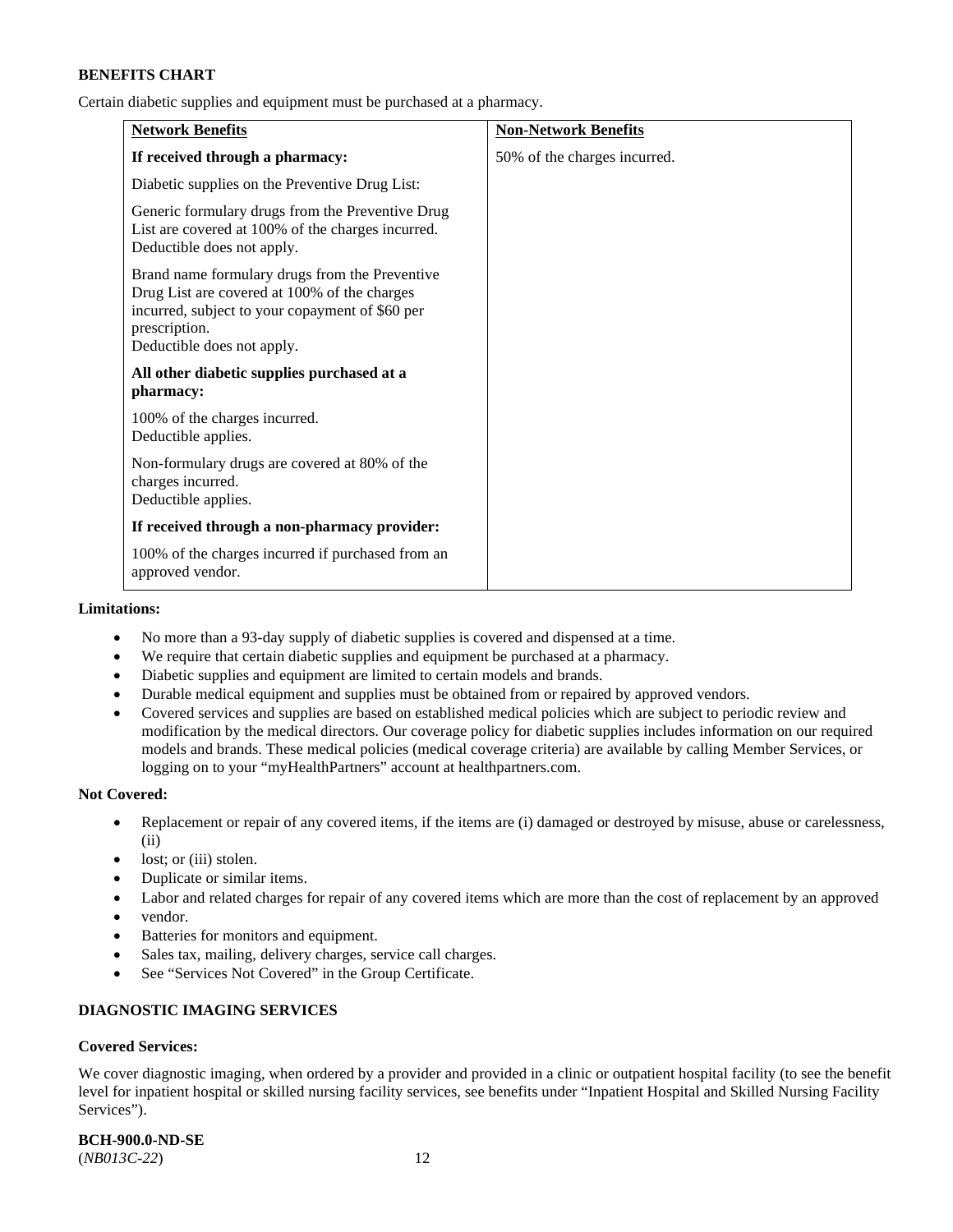#### **Outpatient magnetic resonance imaging (MRI) and computed tomography (CT)**

| <b>Network Benefits</b>       | <b>Non-Network Benefits</b>  |
|-------------------------------|------------------------------|
| 100% of the charges incurred. | 50% of the charges incurred. |

### **All other outpatient diagnostic imaging services**

#### **Services for illness or injury**

| <b>Network Benefits</b>       | <b>Non-Network Benefits</b>  |
|-------------------------------|------------------------------|
| 100% of the charges incurred. | 50% of the charges incurred. |

#### **Preventive services (MRI/CT procedures are not considered preventive)**

Diagnostic imaging services associated with preventive services are covered at the benefit level shown in the "Preventive Services" section of this Benefits Chart.

### **Not Covered:**

See "Services Not Covered" in the Group Certificate.

# **DURABLE MEDICAL EQUIPMENT, PROSTHETICS, ORTHOTICS AND SUPPLIES**

#### **Covered Services:**

We cover equipment, supplies and services, as described below. Certain items are only covered if your condition meets our coverage criteria. For more information on what we cover and any prior authorization requirements, call Member Services or log on to your "*my*HealthPartners" account at [healthpartners.com.](http://www.healthpartners.com/)

- Durable medical equipment, such as wheelchairs, ventilators, oxygen, oxygen equipment, continuous positive airway pressure (CPAP) devices, hospital beds, and related services.
- Prosthetics, including breast prostheses, artificial limbs and artificial eyes, and related supplies.
- Orthotics.
- Medical supplies, including splints, surgical stockings, casts and dressings.
- Enteral feedings.
- Special dietary treatment for Phenylketonuria (PKU) and oral amino acid based elemental formula if it meets our medical coverage criteria.

Diabetic equipment and supplies are covered under the "Diabetic Equipment and Supplies" section.

### **Special dietary treatment for Phenylketonuria (PKU) if it meets our medical coverage criteria**

| <b>Network Benefits</b>       | <b>Non-Network Benefits</b>  |
|-------------------------------|------------------------------|
| 100% of the charges incurred. | 50% of the charges incurred. |

#### **Oral amino acid based elemental formula if it meets our medical coverage criteria**

| <b>Network Benefits</b>       | Non-Network Benefits         |
|-------------------------------|------------------------------|
| 100% of the charges incurred. | 50% of the charges incurred. |

#### **All other durable medical equipment, prosthetics, orthotics and supplies**

| <b>Network Benefits</b>       | <b>Non-Network Benefits</b>  |
|-------------------------------|------------------------------|
| 100% of the charges incurred. | 50% of the charges incurred. |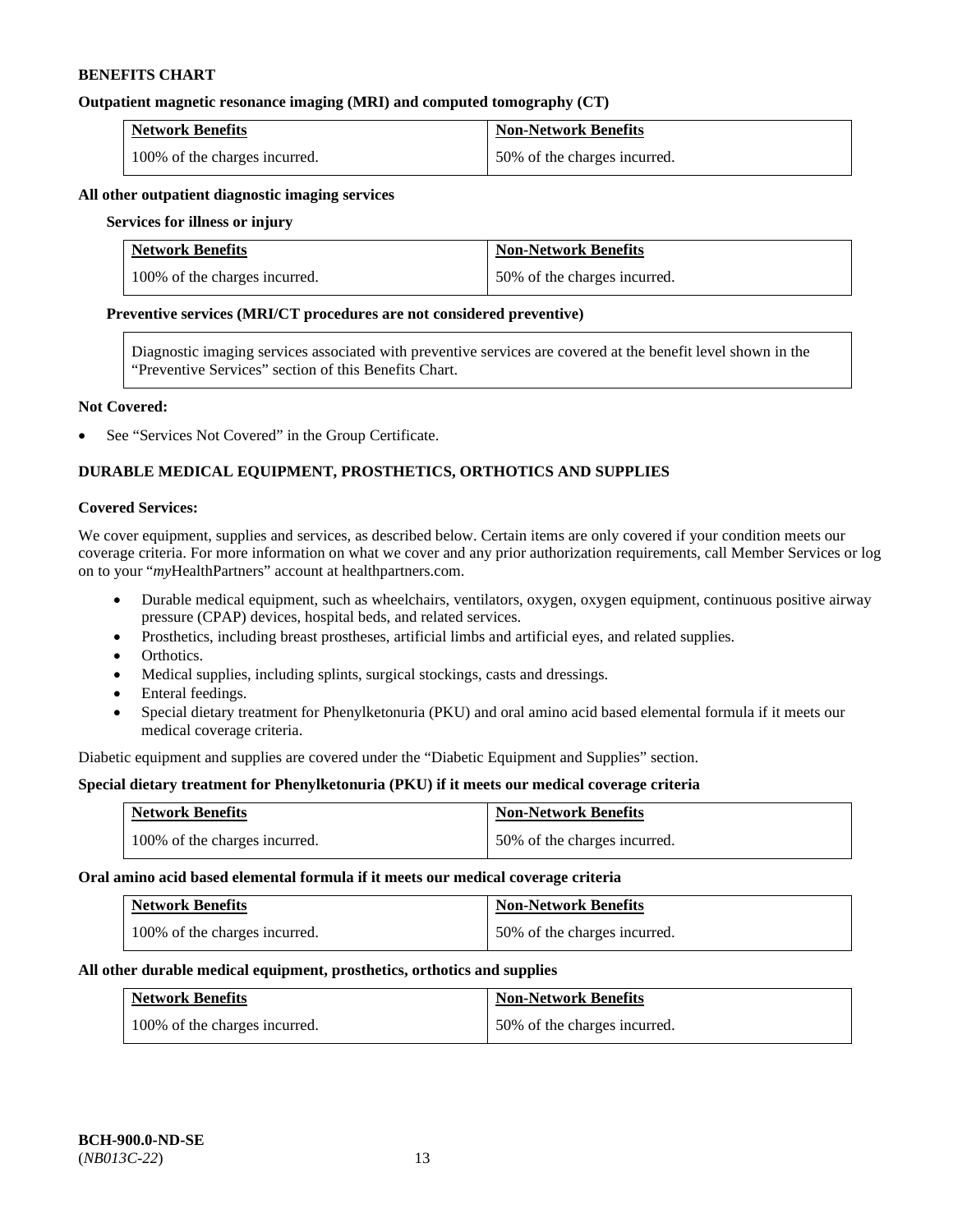# **Limitations:**

Coverage of durable medical equipment is limited by the following:

- Payment will not exceed the cost of an alternate piece of equipment or service that is effective and medically necessary.
- For prosthetic benefits, other than hair prostheses (i.e., wigs) for hair loss resulting from alopecia areata and oral appliances for cleft lip and cleft palate, payment will not exceed the cost of an alternate piece of equipment or service that is effective, medically necessary and enables insureds to conduct standard activities of daily living.
- We reserve the right to determine if an item will be approved for rental vs. purchase.
- Durable medical equipment and supplies must be obtained from or repaired by approved vendors.
- Covered services and supplies are based on established medical policies which are subject to periodic review and modification by the medical or dental directors. Our coverage policy for diabetic supplies includes information on our required models and brands. These medical policies (medical coverage criteria) are available by calling Member Services, or logging on to your "*my*HealthPartners" account at [healthpartners.com.](http://www.healthpartners.com/)

# **Not Covered:**

Items which are not eligible for coverage include, but are not limited to:

- Replacement or repair of any covered items, if the items are (i) damaged or destroyed by misuse, abuse or carelessness, (ii) lost; or (iii) stolen.
- Duplicate or similar items.
- Labor and related charges for repair of any covered items which are more than the cost of replacement by an approved vendor.
- Sales tax, mailing, delivery charges, service call charges.
- Items which are primarily educational in nature or for hygiene, vocation, comfort, convenience or recreation.
- Communication aids or devices: equipment to create, replace or augment communication abilities including, but not limited to, speech processors, receivers, communication boards, or computer or electronic assisted communication.
- Hearing aids (implantable and external, including osseointegrated or bone anchored) and their fitting, except as specifically described in this Benefits Chart. This exclusion does not apply to cochlear implants.
- Eyeglasses, contact lenses and their fitting, measurement and adjustment, except as specifically described in this Benefits Chart.
- Hair prostheses (wigs).
- Household equipment which primarily has customary uses other than medical, such as, but not limited to, exercise cycles, air purifiers, central or unit air conditioners, water purifiers, non-allergenic pillows, mattresses or waterbeds.
- Household fixtures including, but not limited to, escalators or elevators, ramps, swimming pools and saunas.
- Modifications to the structure of the home including, but not limited to, its wiring, plumbing or charges for installation of equipment.
- Vehicle, car or van modifications including, but not limited to, hand brakes, hydraulic lifts and car carrier.
- Rental equipment while owned equipment is being repaired by non-contracted vendors, beyond one month rental of medically necessary equipment.
- Other equipment and supplies, including but not limited to assistive devices, that we determine are not eligible for coverage.
- See "Services Not Covered" in the Group Certificate.

# **EMERGENCY AND URGENTLY NEEDED CARE SERVICES**

### **Covered Services:**

We cover services for emergency care and urgently needed care if the services are otherwise eligible for coverage under this Benefits Chart.

**Urgently needed care.** These are services to treat an unforeseen illness or injury, which are required in order to prevent a serious deterioration in your health, and which cannot be delayed until the next available clinic or office hours.

### **Urgently needed care at clinics**

| <b>Network Benefits</b>       | <b>Non-Network Benefits</b> |
|-------------------------------|-----------------------------|
| 100% of the charges incurred. | See Network Benefits.       |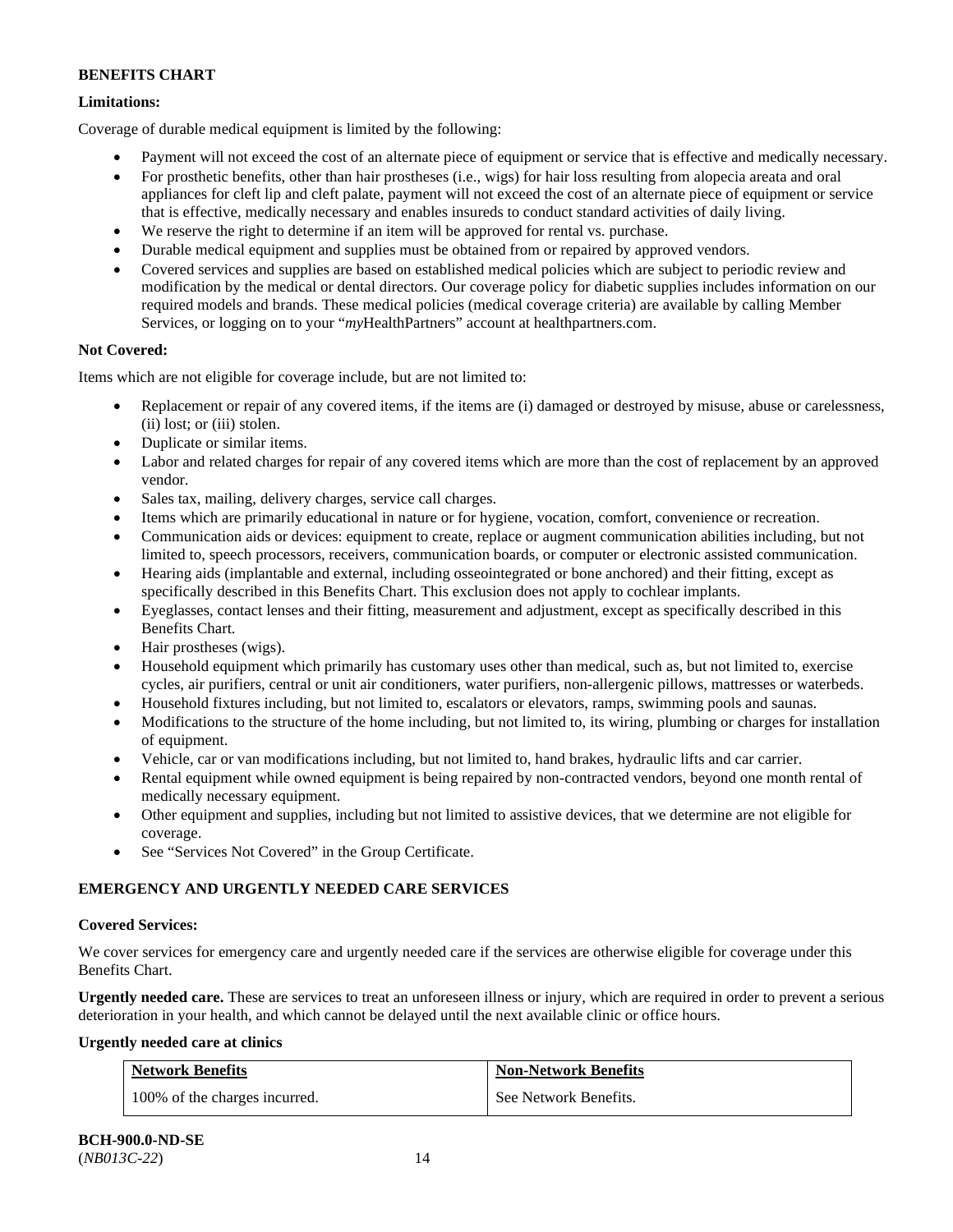**Emergency Care.** These are services to treat: (1) the sudden, unexpected onset of illness or injury which, if left untreated or unattended until the next available clinic or office hours, would result in hospitalization, or (2) a condition requiring professional health services immediately necessary to preserve life or stabilize health. Emergency care includes emergency services as defined in Division BB, Title I, Section 102 of the Consolidated Appropriations Act of 2021. Emergency care also includes an immediate response service available on a 24-hour, seven-day-a-week basis for each child, or person, having a psychiatric crisis, a mental health crisis, or a mental health emergency.

When reviewing claims for coverage of emergency services, our medical director will take into consideration (1) a reasonable layperson's belief that the circumstances required immediate medical care that could not wait until the next working day or next available clinic appointment; (2) the time of day and day of the week the care was provided; (3) the presenting symptoms including but not limited to severe pain, to ensure that the decision to reimburse the emergency care is not made solely on the basis of the actual diagnosis.

### **Emergency care in a hospital emergency room, including professional services of a physician**

| <b>Network Benefits</b>       | <b>Non-Network Benefits</b> |
|-------------------------------|-----------------------------|
| 100% of the charges incurred. | See Network Benefits.       |

**Inpatient emergency care in a hospital including post-stabilization services as required under the federal No Surprises Act and its implementing regulations**

| <b>Network Benefits</b>       | <b>Non-Network Benefits</b> |
|-------------------------------|-----------------------------|
| 100% of the charges incurred. | See Network Benefits.       |

### **Not Covered:**

• See "Services Not Covered" in the Group Certificate.

### **GENE THERAPY**

### **Covered Services:**

We cover gene therapy treatment that meets our current medical coverage criteria.

| <b>Network Benefits</b>                                                                                                                                                                          | <b>Non-Network Benefits</b> |
|--------------------------------------------------------------------------------------------------------------------------------------------------------------------------------------------------|-----------------------------|
| Coverage level is same as corresponding Network<br>Benefits, depending on type of service provided<br>such as Office Visits for Illness or Injury, Inpatient<br>or Outpatient Hospital Services. | No coverage.                |

#### **Limitations:**

- Gene therapy must be provided by a designated provider.
- Specific types of gene therapy are limited to therapies and conditions specified in our medical coverage criteria.

#### **Not Covered:**

• See "Services Not Covered" in the Group Certificate.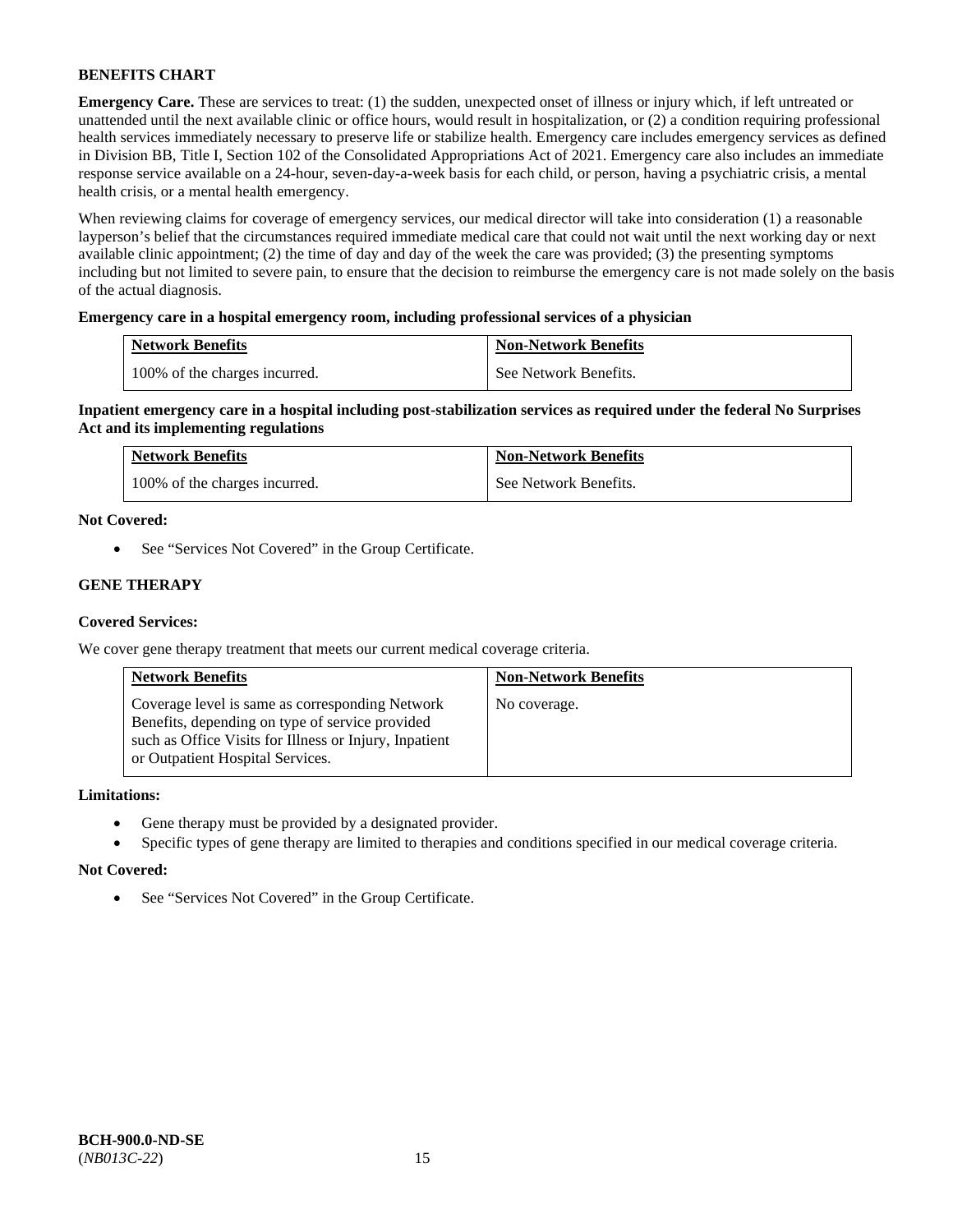## **HEALTH EDUCATION**

### **Covered Services:**

We cover education for preventive services and education for the management of chronic health problems (such as diabetes). Coverage includes medical nutrition therapy, that is provided by a certified, registered, or licensed health care professional working in a program consistent with the national standards of diabetes self-management education as established by the American Diabetes Association.

| <b>Network Benefits</b>                                     | <b>Non-Network Benefits</b>  |
|-------------------------------------------------------------|------------------------------|
| 100% of the charges incurred.<br>Deductible does not apply. | 50% of the charges incurred. |

### **Not Covered:**

• See "Services Not Covered" in the Group Certificate.

### **HOME HEALTH SERVICES**

### **Covered Services:**

We cover skilled nursing services, physical therapy, occupational therapy, speech therapy, respiratory therapy and other therapeutic services, non-routine prenatal and postnatal services, routine postnatal well child visits (as described in the Medical Coverage Criteria), phototherapy services for newborns, home health aide services and other eligible home health services when provided in your home, if you are homebound (i.e., unable to leave home without considerable effort due to a medical condition. Lack of transportation does not constitute homebound status). For phototherapy services for newborns and high risk prenatal services, supplies and equipment are included.

We cover total parenteral nutrition/intravenous ("TPN/IV") therapy, equipment, supplies and drugs in connection with IV therapy. IV line care kits are covered under Durable Medical Equipment.

You do not need to be homebound to receive total parenteral nutrition/intravenous ("TPN/IV") therapy.

We cover palliative care benefits. Palliative care includes symptom management, education and establishing goals of care. We waive the requirement that you be homebound for a limited number of home visits for palliative care (as shown in this Benefits Chart), if you have a life-threatening, non-curable condition which has a prognosis of survival of two years or less. Additional palliative care visits are eligible under the home health services benefit if you are homebound and meet all other requirements defined in this section.

Home health services are eligible and covered only when:

- medically necessary; and
- provided as rehabilitative care, terminal care or maternity care; and
- ordered by a physician, and included in the written home care plan.

#### **Physical therapy, occupational therapy, speech therapy, respiratory therapy, home health aide services and palliative care**

| <b>Network Benefits</b>       | <b>Non-Network Benefits</b>  |
|-------------------------------|------------------------------|
| 100% of the charges incurred. | 50% of the charges incurred. |

### **TPN/IV therapy, skilled nursing services, non-routine prenatal/postnatal services and phototherapy**

| <b>Network Benefits</b>       | <b>Non-Network Benefits</b>  |
|-------------------------------|------------------------------|
| 100% of the charges incurred. | 50% of the charges incurred. |

Each 24-hour visit (or shifts of up to 24-hour visits) equals one visit and counts toward the Maximum visits for all other services shown below. Any visit that lasts less than 24 hours, regardless of the length of the visit, will count as one visit toward the Maximum visits for all other services shown below. All visits must be medically necessary and benefit eligible.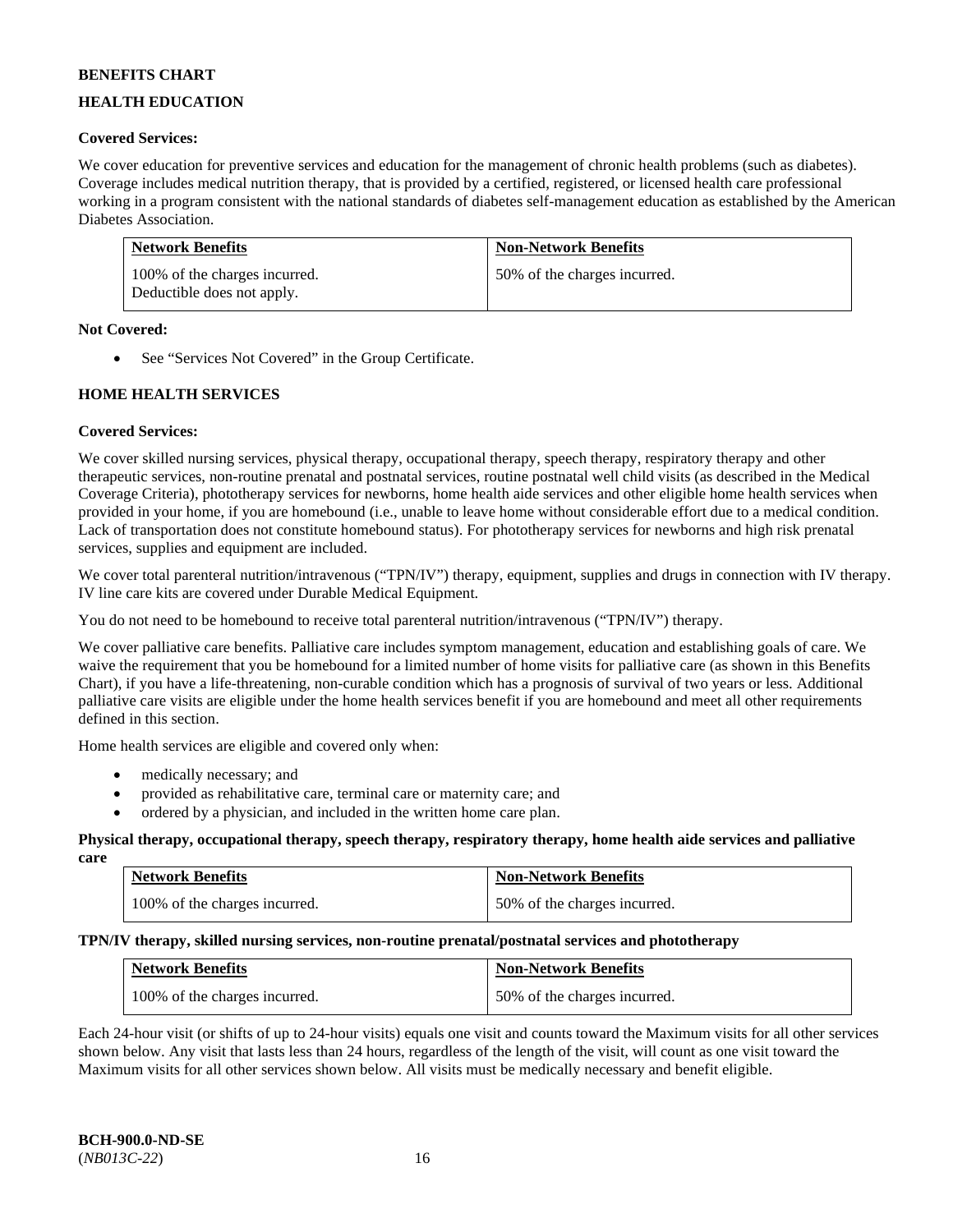#### **Routine postnatal well child visits**

| <b>Network Benefits</b>                                     | <b>Non-Network Benefits</b>  |
|-------------------------------------------------------------|------------------------------|
| 100% of the charges incurred.<br>Deductible does not apply. | 50% of the charges incurred. |

#### **Maximum visits for palliative care**

If you are eligible to receive palliative care in the home and you are not homebound, there is a maximum of 12 visits per calendar year.

#### **Maximum visits for all other services**

All other home health services are limited to 40 visits per calendar year. The routine postnatal well child visit does not count toward the visit limit.

#### **Limitations:**

- Home health services are not provided as a substitute for a primary caregiver in the home or as relief (respite) for a primary caregiver in the home. We will not reimburse family members or residents in your home for the above services.
- A service shall not be considered a skilled nursing service merely because it is performed by, or under the direct supervision of, a licensed nurse. Where a service (such as tracheotomy suctioning or ventilator monitoring) or like services, can be safely and effectively performed by a non-medical person (or self-administered), without the direct supervision of a licensed nurse, the service shall not be regarded as a skilled nursing service, whether or not a skilled nurse actually provides the service. The unavailability of a competent person to provide a non-skilled service shall not make it a skilled service when a skilled nurse provides it. Only the skilled nursing component of so-called "blended" services (i.e. services which include skilled and non-skilled components) are covered under this Benefits Chart.

#### **Not Covered:**

- Financial or legal counseling services.
- Housekeeping or meal services in your home.
- Private duty nursing services.
- Vocational rehabilitation and recreational or educational therapy. Recreation therapy is therapy provided solely for the purpose of recreation, including but not limited to: (a) requests for physical therapy or occupational therapy to improve athletic ability, and (b) braces or guards to prevent sports injuries.
- See "Services Not Covered" in the Group Certificate.

#### **HOME HOSPICE SERVICES**

#### **Applicable Definitions:**

**Part-time.** This is up to two hours of service per day, more than two hours is considered continuous care.

**Continuous Care.** This is from two to twelve hours of service per day provided by a registered nurse, licensed practical nurse, or home health aide, during a period of crisis in order to maintain a terminally ill patient at home.

**Appropriate Facility.** This is a nursing home, hospice residence, or other inpatient facility.

**Custodial Care Related to Hospice Services.** This means providing assistance in the activities of daily living and the care needed by a terminally ill patient which can be provided by primary caregiver (i.e., family member or friend) who is responsible for the patient's home care.

#### **Covered Services:**

Home Hospice Program. We cover the services described below if you are terminally ill and accepted as a home hospice program participant. You must meet the eligibility requirements of the program, and elect to receive services through the home hospice program. The services will be provided in your home, with inpatient care available when medically necessary as described below. If you elect to receive hospice services, you do so in lieu of curative treatment for your terminal illness for the period you are enrolled in the home hospice program.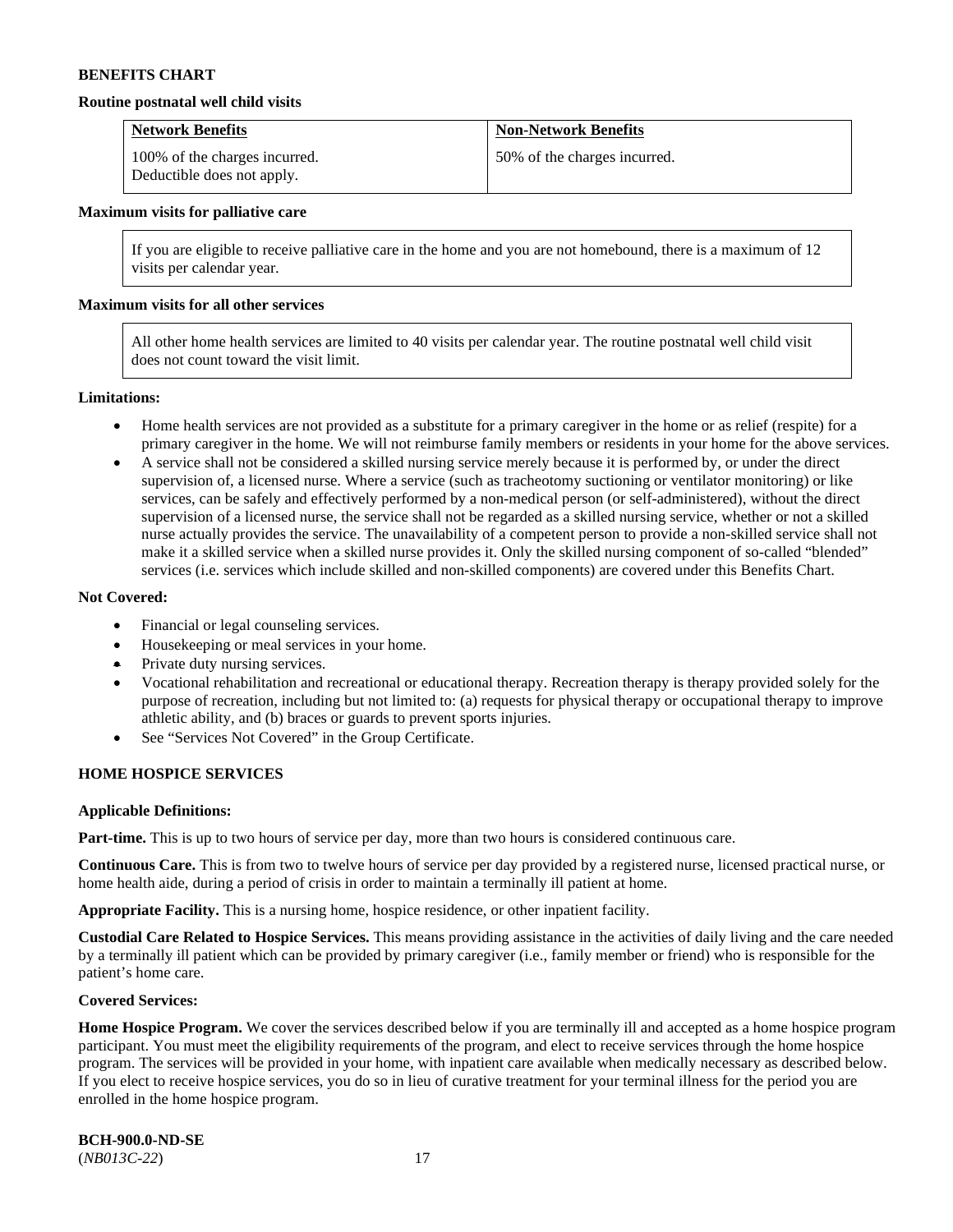**Eligibility:** In order to be eligible to be enrolled in the home hospice program, you must: (1) be a terminally ill patient (prognosis of six months or less); (2) have chosen a palliative treatment focus (i.e., emphasizing comfort and supportive services rather than treatment attempting to cure the disease or condition); and (3) continue to meet the terminally ill prognosis as reviewed by our medical director or his or her designee over the course of care. You may withdraw from the home hospice program at any time.

**Eligible Services:** Hospice services include the following services provided in accordance with an approved hospice treatment plan.

- Home Health Services:
	- o Part-time care provided in your home by an interdisciplinary hospice team (which may include a physician, nurse, social worker, and spiritual counselor) and medically necessary home health services are covered.
	- o One or more periods of continuous care in your home or in a setting which provides day care for pain or symptom management, when medically necessary, will be covered.
- Inpatient Services: We cover medically necessary inpatient services.
- Other Services:
	- Respite care is covered for care in your home or in an appropriate facility, to give your primary caregivers (i.e., family members or friends) rest and/or relief when necessary in order to maintain a terminally ill patient at home.
	- o Medically necessary medications for pain and symptom management.
	- Semi-electric hospital beds and other durable medical equipment are covered.
	- o Emergency and non-emergency care is covered.

| <b>Network Benefits</b>       | <b>Non-Network Benefits</b>  |
|-------------------------------|------------------------------|
| 100% of the charges incurred. | 50% of the charges incurred. |

Respite care is limited to five days per episode and respite care and continuous care combined are limited to 30 days.

### **Not Covered:**

- Financial or legal counseling services.
- Housekeeping or meal services in your home.
- Custodial or maintenance care related to hospice services, whether provided in the home or in a nursing home.
- Any service not specifically described as covered services under this home hospice services benefits.
- Any services provided by members of your family or residents in your home.
- See "Services Not Covered" in the Group Certificate.

### **HOSPITAL AND SKILLED NURSING FACILITY SERVICES**

#### **Covered Services:**

We cover services as described below.

#### **Medical or surgical hospital services**

**Inpatient hospital services:** We cover the following medical or surgical services, for the treatment of acute illness or injury, which require the level of care only provided in an acute care facility. These services must be authorized by a physician.

Inpatient hospital services include: room and board; the use of operating or maternity delivery rooms; intensive care facilities; newborn nursery facilities; general nursing care, anesthesia, laboratory and diagnostic imaging services, reconstructive surgery, radiation therapy, physical therapy, prescription drugs or other medications administered during treatment, blood and blood products (unless replaced), and blood derivatives, and other diagnostic or treatment related hospital services; physician and other professional medical and surgical services provided while in the hospital, including gender confirmation surgery that meets medical coverage criteria.

Services for items for personal convenience, such as television rental, are not covered.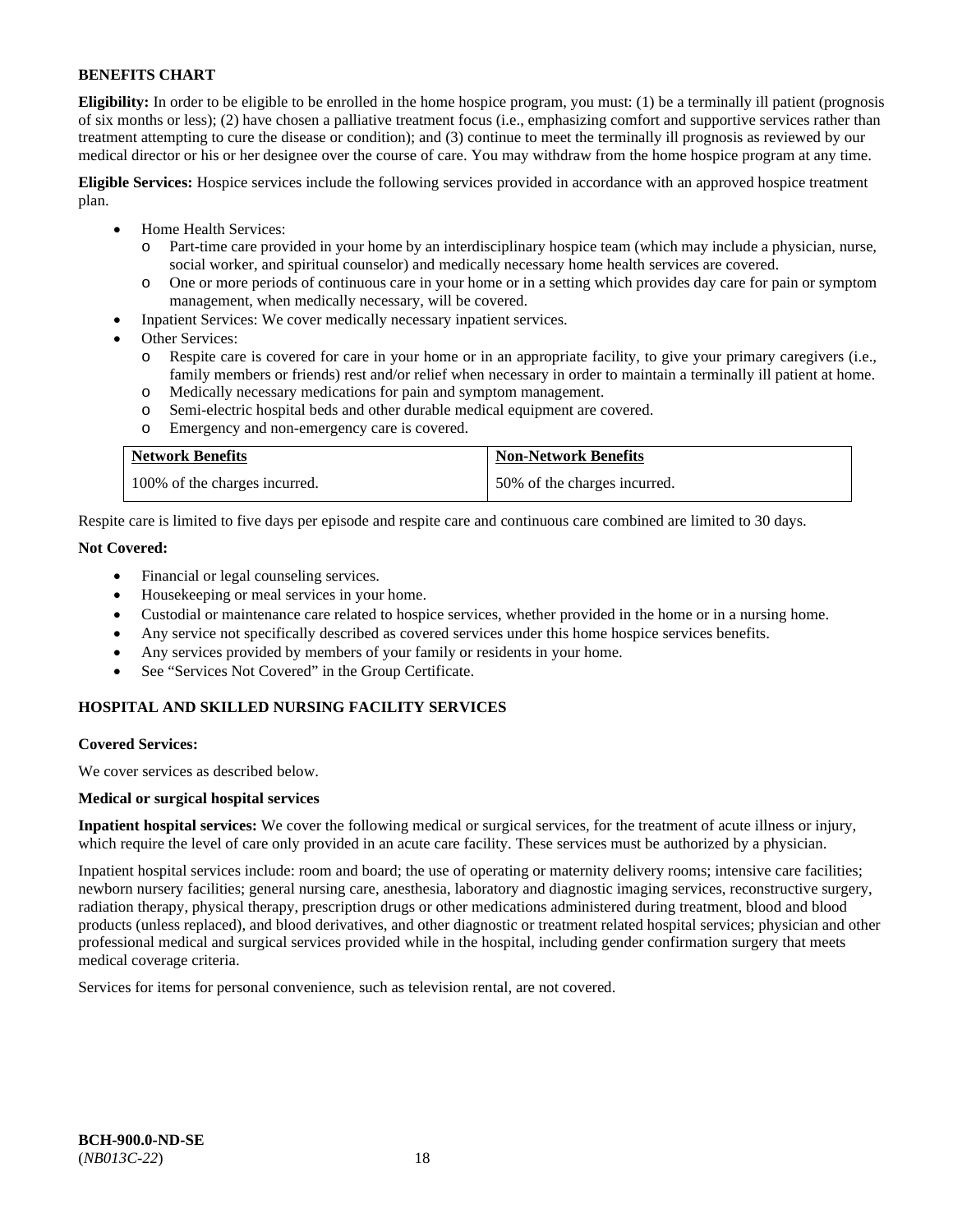Group health plans and health insurance issuers generally may not, under Federal law, restrict benefits for any hospital length of stay in connection with childbirth for the mother of newborn child to less than 48 hours following a vaginal delivery, or less than 96 hours following a caesarean section. However, Federal law generally does not prohibit the mother's or newborn's attending provider, after consulting with the mother, from discharging the mother or her newborn earlier than 48 hours (or 96 hours as applicable). In any case plans and issuers may not, under Federal law, require that a provider obtain authorization from the plan or the insurance issuer for prescribing a length of stay not in excess of 48 hours (or 96 hours).

| <b>Network Benefits</b>       | <b>Non-Network Benefits</b>  |
|-------------------------------|------------------------------|
| 100% of the charges incurred. | 50% of the charges incurred. |

Each insured's admission or confinement, including that of a newborn child, is separate and distinct from the admission or confinement of any other insured.

**Outpatient hospital, ambulatory care or surgical facility services:** We cover the following medical and surgical services, for diagnosis or treatment of illness or injury on an outpatient basis. These services must be authorized by a physician.

Outpatient services include: use of operating rooms, maternity delivery rooms or other outpatient departments, rooms or facilities; and the following outpatient services: general nursing care, anesthesia, laboratory and diagnostic imaging services, reconstructive surgery, radiation therapy, physical therapy, drugs administered during treatment, blood and blood products (unless replaced), and blood derivatives, and other diagnostic or treatment related outpatient services; physician and other professional medical and surgical services provided while an outpatient, including gender confirmation surgery that meets medical coverage criteria.

For Network Benefits, non-emergent, scheduled outpatient Magnetic Resonance Imaging (MRI) and Computed Tomography (CT) must be provided at a designated facility. Your physician or facility will obtain or verify prior authorization for these services, as needed.

| <b>Network Benefits</b>       | <b>Non-Network Benefits</b>  |
|-------------------------------|------------------------------|
| 100% of the charges incurred. | 50% of the charges incurred. |

To see the benefit level for diagnostic imaging services, laboratory services and physical therapy, see the benefits under Diagnostic Imaging Services, Laboratory Services and Physical Therapy in this Benefits Chart.

**Skilled nursing facility care:** We cover room and board, daily skilled nursing and related ancillary services for post-acute treatment and rehabilitative care of illness or injury, that meets medical coverage criteria.

| <b>Network Benefits</b>                      | <b>Non-Network Benefits</b>                  |
|----------------------------------------------|----------------------------------------------|
| 100% of the charges incurred.                | 50% of the charges incurred.                 |
| Limited to 30 day maximum per calendar year. | Limited to 30 day maximum per calendar year. |

Each day of services provided under the Network Benefits and Non-Network Benefits, combined, counts toward the maximums shown above.

### **Not Covered:**

- Services for items for personal convenience, such as television rental, are not covered.
- See "Services Not Covered" in the Group Certificate.

#### **INFERTILITY DIAGNOSIS**

#### **Covered Services:**

We cover the diagnosis of infertility. These services include diagnostic procedures and tests provided in connection with an infertility evaluation, office visits and consultations to diagnose infertility.

| <b>Network Benefits</b>       | <b>Non-Network Benefits</b>  |
|-------------------------------|------------------------------|
| 100% of the charges incurred. | 50% of the charges incurred. |

Coverage is limited to office visits and consultations to diagnose infertility. Treatment is not covered.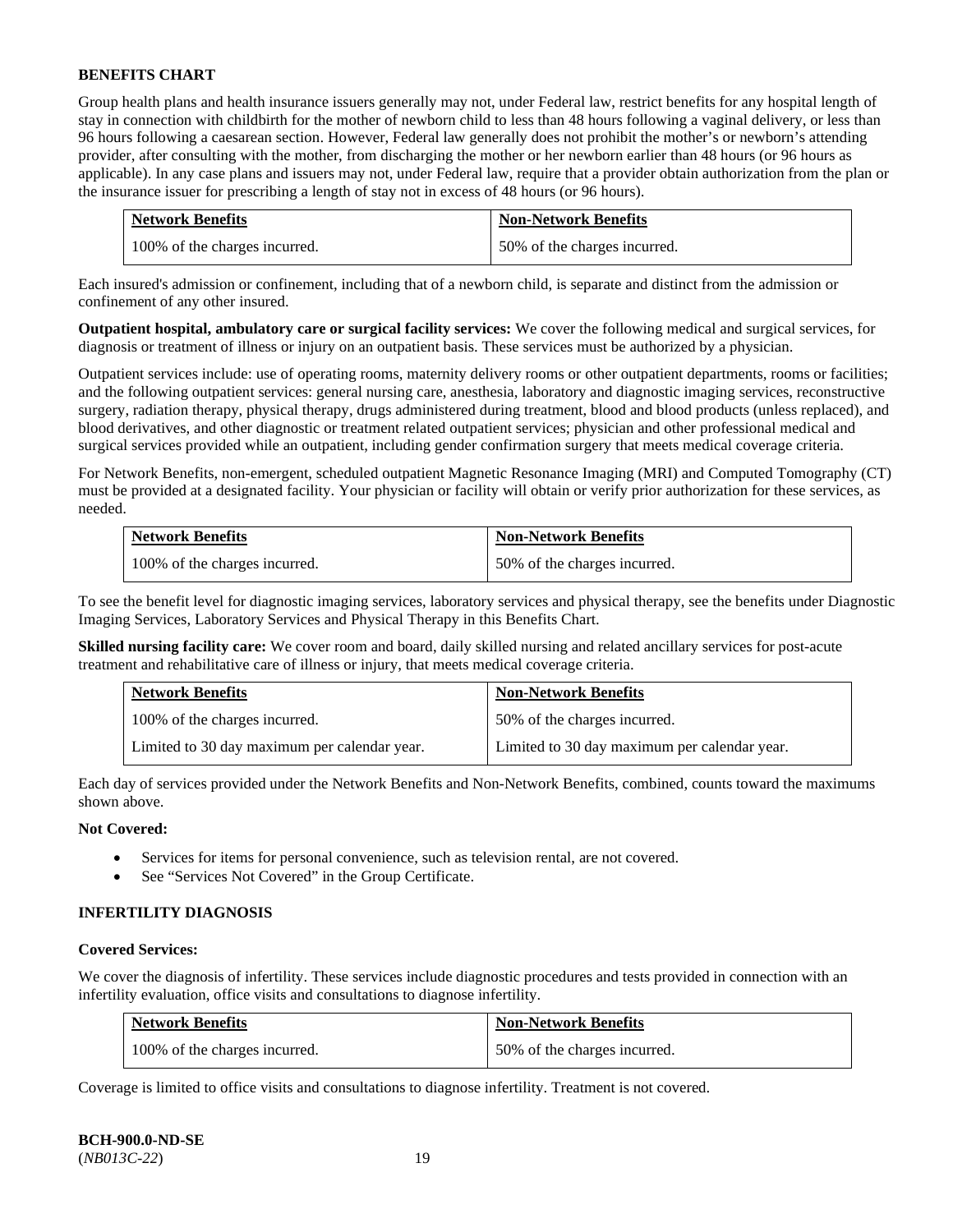### **Not Covered:**

- Infertility/fertility treatment, including but not limited to, office visits, laboratory services, diagnostic imaging services and fertility drugs, reversal of sterilization, and sperm, ova or embryo acquisition, retrieval or storage; however, we do cover office visits and consultations to diagnose infertility.
- Services related to the establishment of surrogate pregnancy and fees for a surrogate. However, pregnancy and maternity services are covered for an insured under this Benefits Chart, including a surrogate pregnancy.
- See "Services Not Covered" in the Group Certificate.

### **LABORATORY SERVICES**

#### **Covered Services:**

We cover laboratory tests when ordered by a provider and provided in a clinic or outpatient hospital facility. To see the benefit level for inpatient hospital or skilled nursing facility services, see benefits under "Inpatient Hospital and Skilled Nursing Facility Services" in this Benefits Chart.

#### **Prostate-specific antigen (PSA) testing**

| <b>Network Benefits</b>       | <b>Non-Network Benefits</b>  |
|-------------------------------|------------------------------|
| 100% of the charges incurred. | 50% of the charges incurred. |

#### **All other laboratory services**

#### **Services for illness or injury**

| <b>Network Benefits</b>       | <b>Non-Network Benefits</b>  |
|-------------------------------|------------------------------|
| 100% of the charges incurred. | 50% of the charges incurred. |

#### **Preventive services**

Laboratory services associated with preventive services are covered at the benefit level shown in the "Preventive Services" section of this Benefits Chart.

#### **Not Covered:**

See "Services Not Covered" in the Group Certificate.

### **MASTECTOMY RECONSTRUCTION BENEFIT**

#### **Covered Services:**

We cover reconstruction of the breast on which the mastectomy has been performed; surgery and reconstruction of the other breast to produce symmetrical appearance, and prostheses and physical complications of all stages of mastectomy, including lymphedemas.

| <b>Network Benefits</b>                                | <b>Non-Network Benefits</b>                            |
|--------------------------------------------------------|--------------------------------------------------------|
| Coverage level is same as corresponding Network        | Coverage level is same as corresponding Non-           |
| Benefits, depending on type of service provided,       | Network Benefits, depending on type of service         |
| such as Office Visits for Illness or Injury, Inpatient | provided, such as Office Visits for Illness or Injury, |
| or Outpatient Hospital Services.                       | Inpatient or Outpatient Hospital Services.             |

#### **Not Covered:**

• See "Services Not Covered" in the Group Certificate.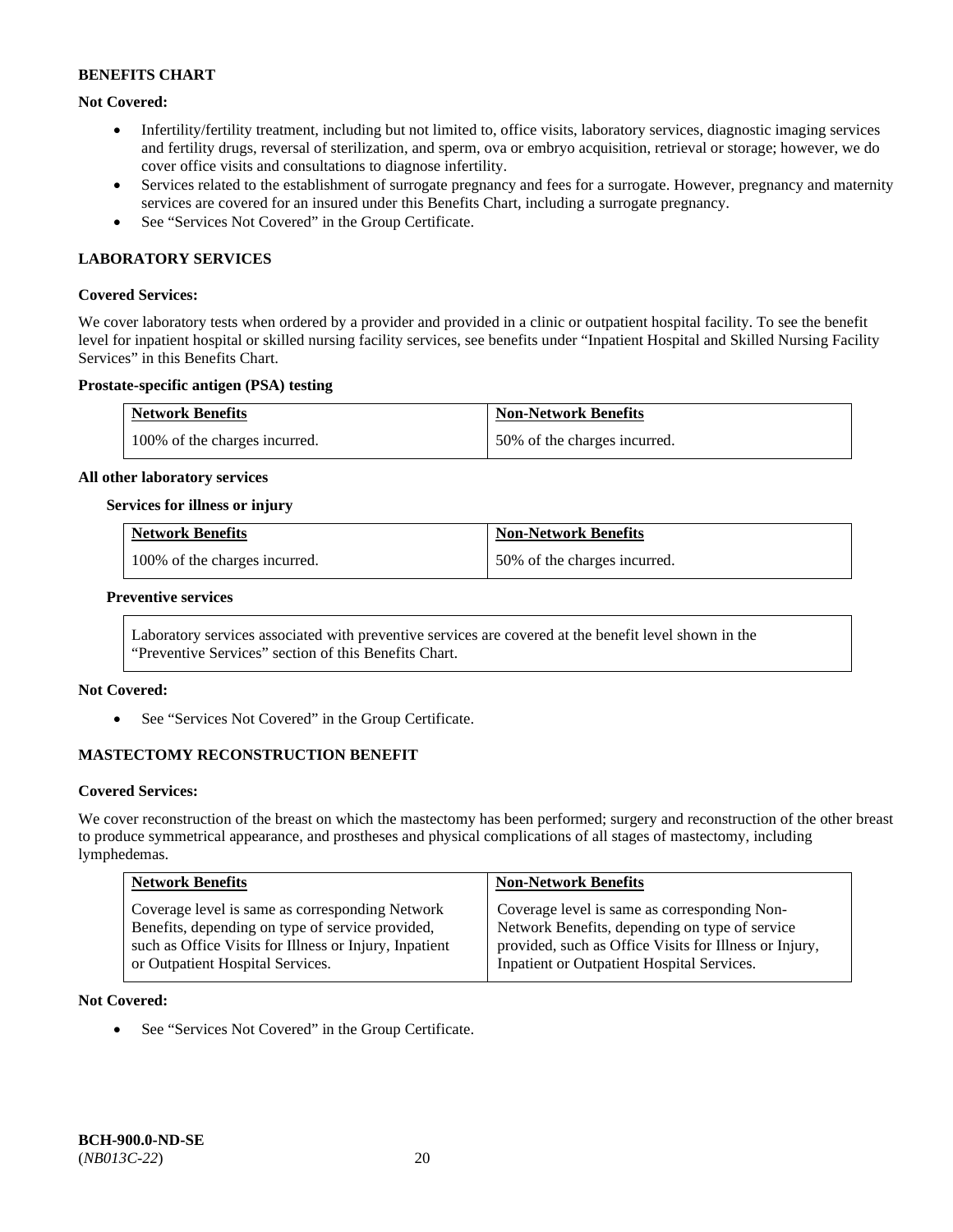### **MEDICATION THERAPY DISEASE MANAGEMENT PROGRAM**

### **Covered Services:**

If you meet our criteria for coverage, you may qualify for our Medication Therapy Disease Management program.

The program covers consultations with a designated pharmacist.

Covered services are based on established medical policies, which are subject to periodic review and modification by the medical directors. These medical policies (medical coverage criteria) are available online by logging on to your "*my*HealthPartners" account a[t healthpartners.com](http://www.healthpartners.com/) or by calling Member Services.

| <b>Network Benefits</b>                                     | <b>Non-Network Benefits</b> |
|-------------------------------------------------------------|-----------------------------|
| 100% of the charges incurred.<br>Deductible does not apply. | No coverage.                |

#### **Not Covered:**

See "Services Not Covered" in the Group Certificate.

# **OFFICE VISITS FOR ILLNESS OR INJURY**

### **Covered Services:**

We cover the following when medically necessary: professional medical and surgical services and related supplies, including biofeedback, of physicians and other health care providers; blood and blood products (unless replaced) and blood derivatives.

We cover diagnosis and treatment of illness or injury to the eyes. Where contact or eyeglass lenses are prescribed as medically necessary for the post-operative treatment of cataracts or for the treatment of aphakia, acute or chronic corneal pathology, or keratoconus, we cover the initial evaluation, lenses and fitting. Insureds must pay for lens replacement beyond the initial pair.

Services received via video, e-visit or telephone are covered under the "Telehealth/Telemedicine Services" section.

#### **Office visits**

| <b>Network Benefits</b>       | <b>Non-Network Benefits</b>  |
|-------------------------------|------------------------------|
| 100% of the charges incurred. | 50% of the charges incurred. |

#### **Convenience clinics**

| <b>Network Benefits</b>       | <b>Non-Network Benefits</b>  |
|-------------------------------|------------------------------|
| 100% of the charges incurred. | 50% of the charges incurred. |

#### **Injections administered in a physician's office, other than immunizations**

#### **Allergy injections**

| <b>Network Benefits</b>       | <b>Non-Network Benefits</b>  |
|-------------------------------|------------------------------|
| 100% of the charges incurred. | 50% of the charges incurred. |

#### **All other injections**

| <b>Network Benefits</b>       | <b>Non-Network Benefits</b>  |
|-------------------------------|------------------------------|
| 100% of the charges incurred. | 50% of the charges incurred. |

### **Not Covered:**

- Court ordered treatment.
- See "Services Not Covered" in the Group Certificate.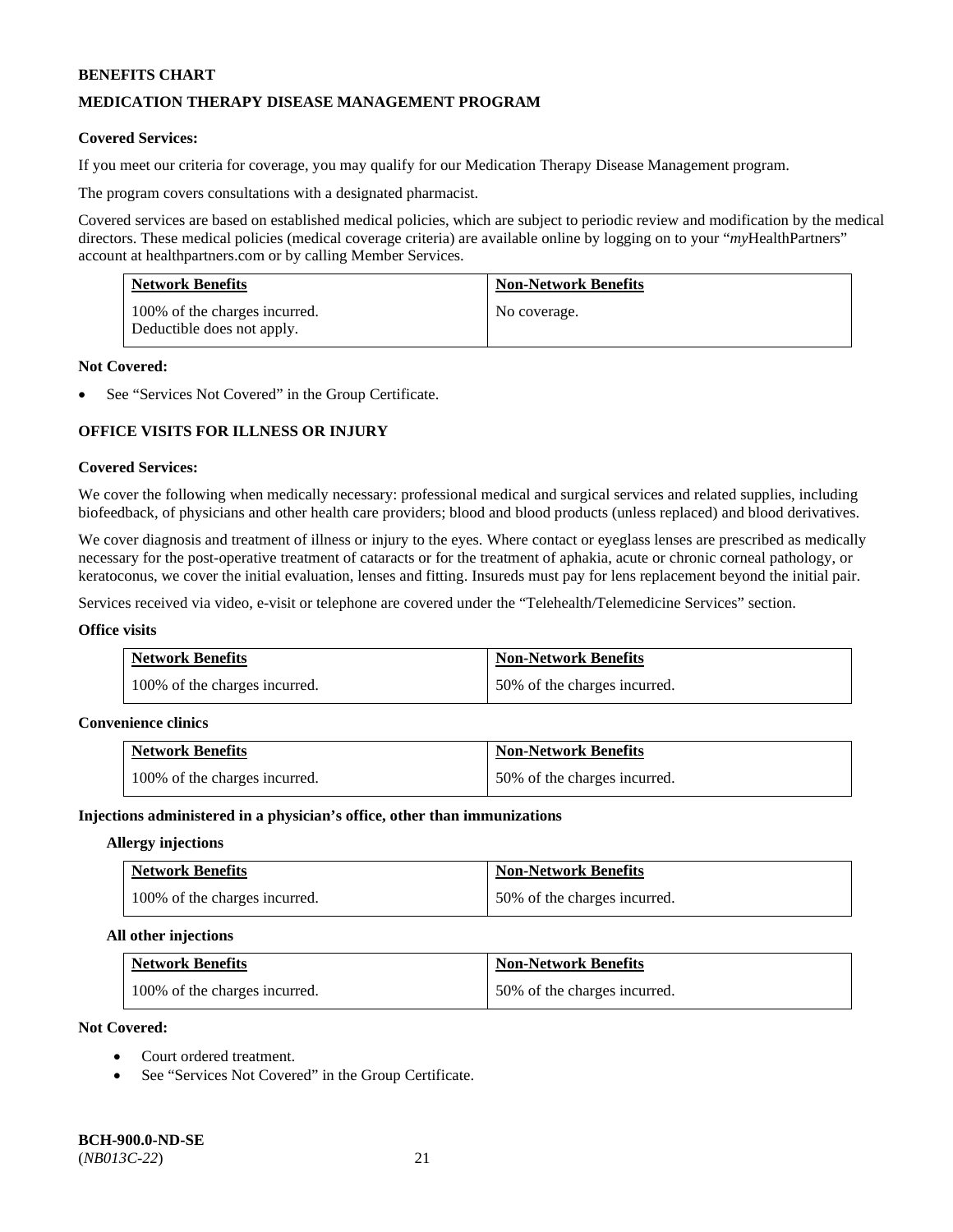# **PEDIATRIC EYEWEAR**

### **Covered Services:**

We cover pediatric eyewear for children.

Routine eye exams are covered under the "Preventive Services" section.

| <b>Network Benefits</b>       | <b>Non-Network Benefits</b> |
|-------------------------------|-----------------------------|
| 100% of the charges incurred. | No coverage.                |

### **Limitations:**

- Coverage under this provision will continue until the end of the month in which the child turns age 19.
- Limited to one of the following per calendar year:
	- o one pair of eyeglasses including one set of prescription lenses, frames from our designated eyewear collection, and anti-scratch coating; or
	- o one pair of non-disposable contact lenses; or
	- o a one-year supply of disposable contact lenses.
- Contact lens fittings are limited to two per calendar year.

### **Not Covered:**

- Frames that are not included in our designated eyewear collection. However, one pair of lenses will be covered if an insured
- chooses frames outside our designated eyewear collection.
- More than one pair of lenses or frames or non-disposable contacts per calendar year, regardless of the reason. This includes replacement of eyeglasses or contact lenses due to loss, breakage, theft, or change in prescription.
- Safety glasses or goggles for sports or vocational reasons.
- Upgrades including, but not limited to, UV protection and no-line multifocal lenses.
- See "Services Not Covered" in the Group Certificate.

# **PHYSICAL THERAPY, OCCUPATIONAL THERAPY AND SPEECH THERAPY**

### **Covered Services:**

We cover the following physical therapy, occupational therapy and speech therapy services:

- Medically necessary rehabilitative care to correct the effects of illness or injury.
- Habilitative care rendered for congenital, developmental or medical conditions which have significantly limited the successful initiation of normal speech and normal motor development.

Massage therapy which is performed in conjunction with other treatment/modalities by a physical or occupational therapist, is part of a prescribed treatment plan and is not billed separately is covered.

We cover services provided in a clinic. We also cover physical therapy provided in an outpatient hospital facility. To see the benefit level for inpatient hospital or skilled nursing facility services, see benefits under "Inpatient Hospital and Skilled Nursing Facility Services."

### **Rehabilitative care**

| <b>Network Benefits</b>       | <b>Non-Network Benefits</b>  |
|-------------------------------|------------------------------|
| 100% of the charges incurred. | 50% of the charges incurred. |

#### **Maximum Visits**

- Physical Therapy is limited to 30 visits per calendar year.
- Occupational Therapy is limited to 30 visits per calendar year.
- Speech Therapy is limited to 30 visits per calendar year.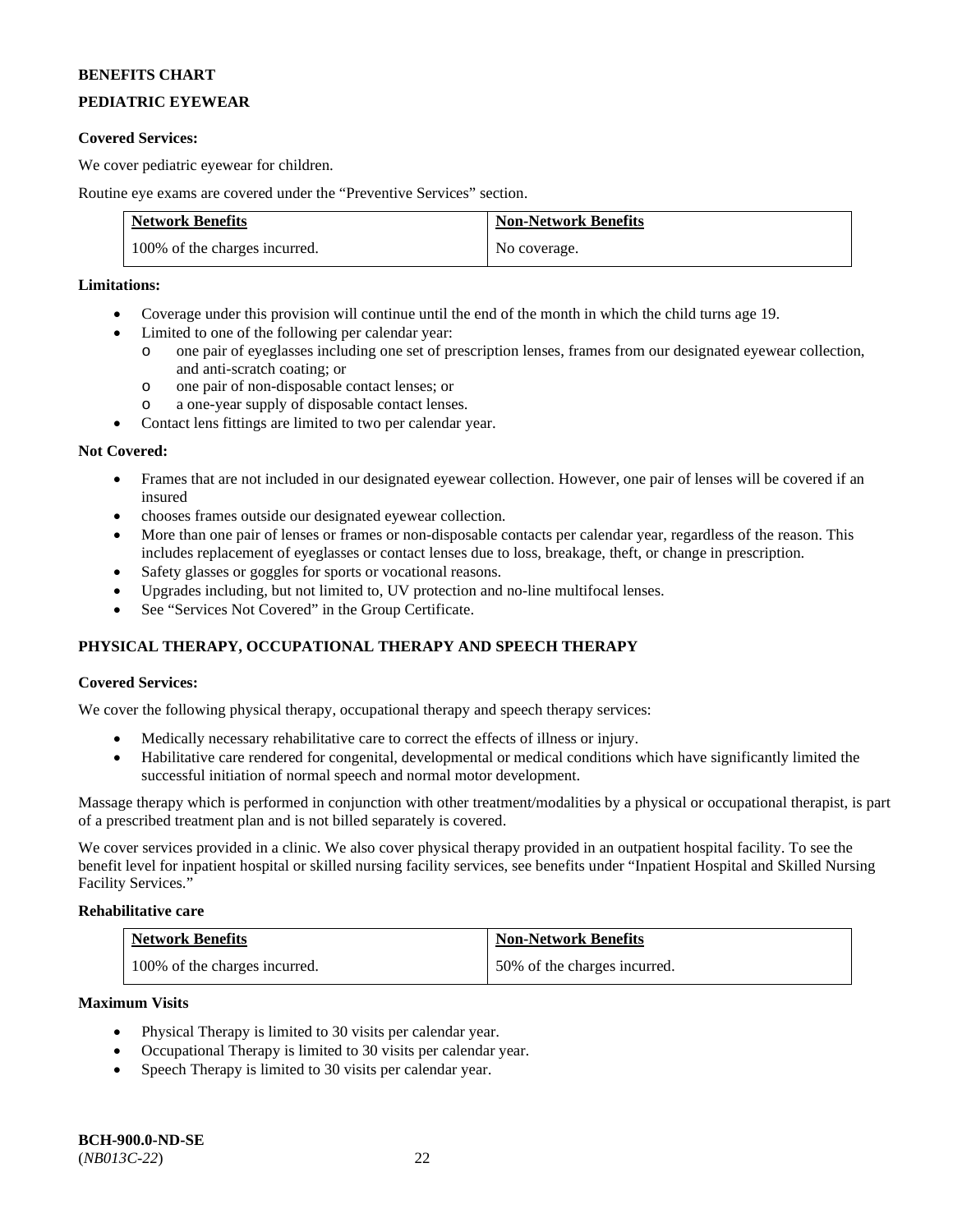### **Habilitative care**

| <b>Network Benefits</b>       | <b>Non-Network Benefits</b>  |
|-------------------------------|------------------------------|
| 100% of the charges incurred. | 50% of the charges incurred. |

### **Maximum Visits**

- Physical Therapy is limited to 30 visits per calendar year.
- Occupational Therapy is limited to 30 visits per calendar year.
- Speech Therapy is limited to 30 visits per calendar year.

### **Not Covered:**

- Massage therapy for the purpose of comfort or convenience of the insured.
- See "Services Not Covered" in the Group Certificate.

# **PRE-DIABETES DISEASE MANAGEMENT PROGRAM**

### **Covered Services:**

If you meet our criteria for coverage, you may qualify for the Pre-diabetes Disease Management Program through Omada Health. The program covers group health coaching which focuses on weight loss, exercise, behavior modification and health education at select locations determined by the plan.

| Network Benefits                                            | <b>Non-Network Benefits</b> |
|-------------------------------------------------------------|-----------------------------|
| 100% of the charges incurred.<br>Deductible does not apply. | Not applicable.             |

### **Not Covered:**

• See "Services Not Covered" in the Group Certificate.

### **PRESCRIPTION DRUG SERVICES**

#### **Covered Services:**

We cover prescription drugs and medications, which can be self-administered or are administered in a physician's office. We cover off-label use of formulary drugs to treat cancer if the drug is recognized for the treatment of cancer in an authoritative compendia used by the Medicare program and when an appropriate level of evidence or medical necessity is met.

### **For Network benefits, drugs and medications must be obtained at a Network Pharmacy.**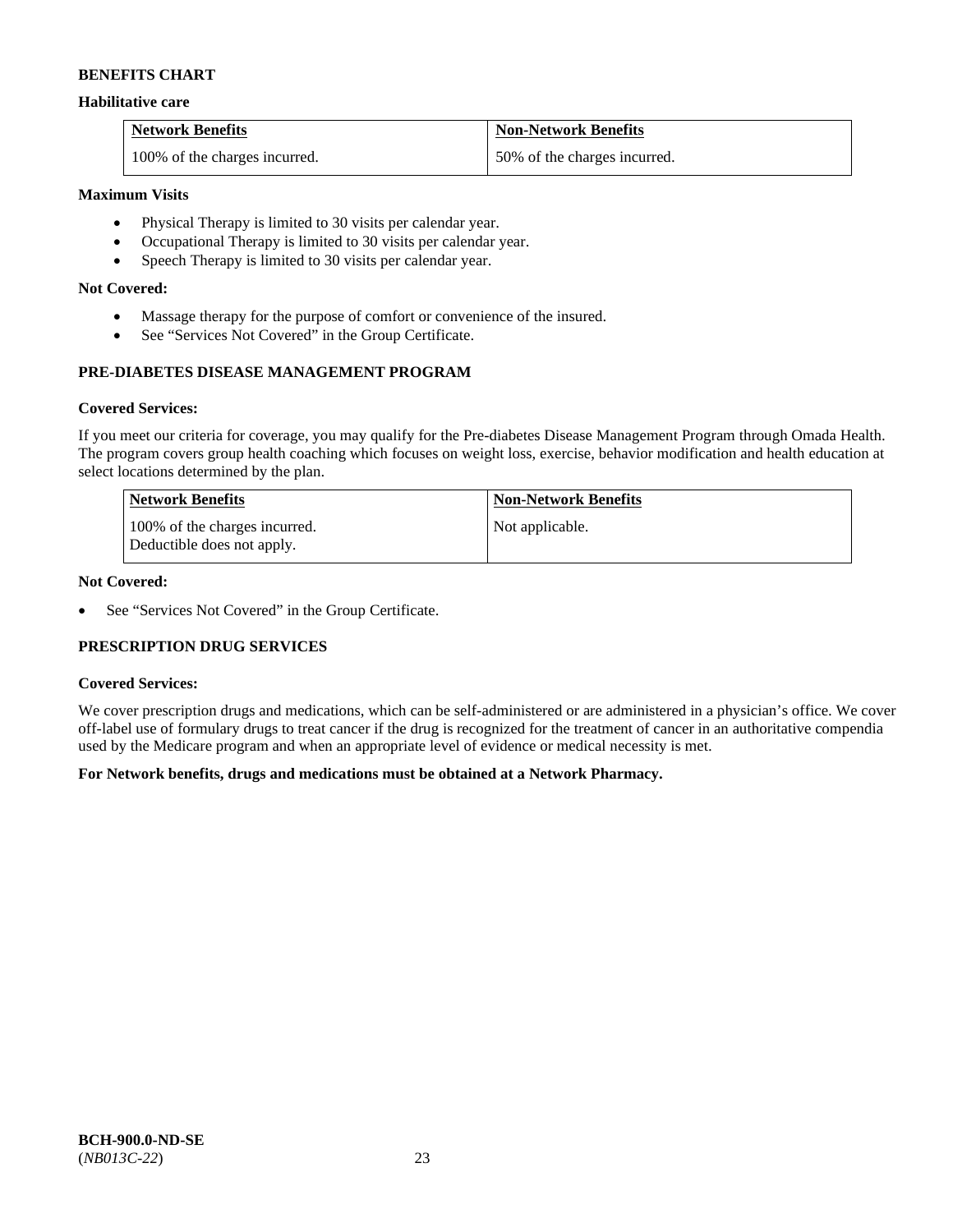**If a copayment is required, you must pay one copayment for each 31-day supply, or portion thereof unless otherwise indicated below.** 

# **Outpatient drugs (except as specified below)**

### **Drugs on the Preventive Drug List**

| <b>Network Benefits</b>                                                                                                                                            | <b>Non-Network Benefits</b>  |
|--------------------------------------------------------------------------------------------------------------------------------------------------------------------|------------------------------|
| Generic formulary drugs from the Preventive Drug<br>List are covered at 100% of the charges incurred.<br>Deductible does not apply.                                | 50% of the charges incurred. |
| Brand name formulary drugs from the Preventive<br>Drug List are covered at 100% of the charges<br>incurred, subject to your copayment of \$60 per<br>prescription. |                              |
| In no event will your cost for a formulary insulin<br>drug exceed \$25.                                                                                            |                              |
| Deductible does not apply.                                                                                                                                         |                              |

#### **All other drugs**

| <b>Network Benefits</b>                                                                          | <b>Non-Network Benefits</b>  |
|--------------------------------------------------------------------------------------------------|------------------------------|
| All other formulary drugs are covered at 100% of the<br>charges incurred.<br>Deductible applies. | 50% of the charges incurred. |
| Non-formulary drugs are covered at 80% of the<br>charges incurred.<br>Deductible applies.        |                              |

### **Mail order drugs**

| <b>Network Benefits</b>                                                                                                                                                                                                                                  | <b>Non-Network Benefits</b>                                                       |
|----------------------------------------------------------------------------------------------------------------------------------------------------------------------------------------------------------------------------------------------------------|-----------------------------------------------------------------------------------|
| For your convenience, you may also get up to a 93-<br>day supply of outpatient prescription drugs that can<br>be self-administered through the designated mail<br>order service.<br>Specialty Drugs are not available through the mail<br>order service. | Mail order drugs are only available through the<br>designated mail order service. |

### **Specialty drugs that are self-administered**

| <b>Network Benefits</b>       | <b>Non-Network Benefits</b> |
|-------------------------------|-----------------------------|
| 100% of the charges incurred. | No coverage.                |

For Network Benefits, Specialty Drugs are limited to drugs on the specialty drug list and must be obtained from a designated vendor.

# **Drugs for the treatment of growth deficiency**

| <b>Network Benefits</b>       | <b>Non-Network Benefits</b>  |
|-------------------------------|------------------------------|
| 100% of the charges incurred. | 50% of the charges incurred. |

For Network Benefits, Growth Deficiency Drugs are limited to drugs on the specialty drug list and must be obtained from a designated vendor.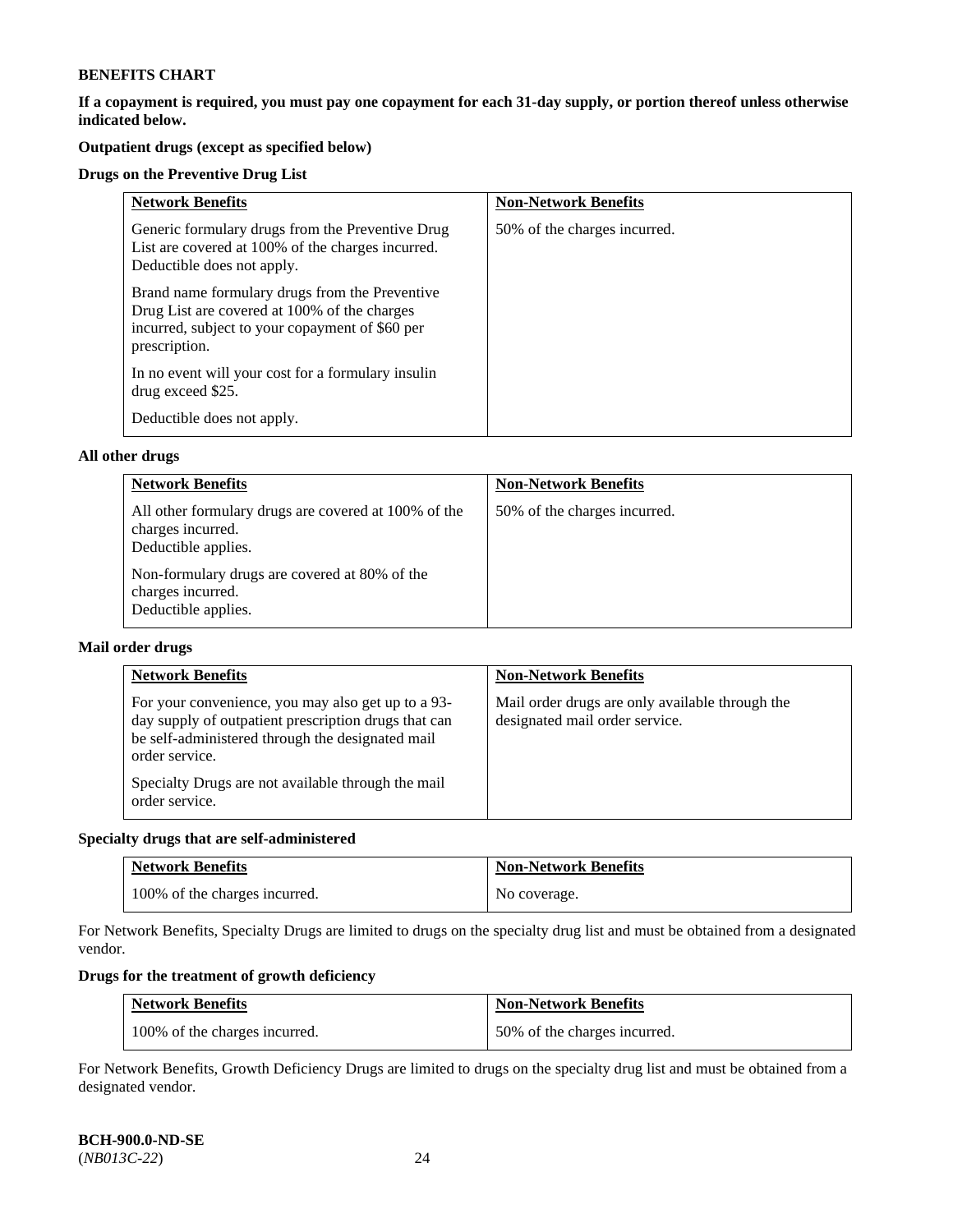**Tobacco cessation drugs are covered for all FDA-approved tobacco cessation drugs (including over-the-counter drugs) for a minimum of 90 days**

| <b>Network Benefits</b>                                     | <b>Non-Network Benefits</b>  |
|-------------------------------------------------------------|------------------------------|
| 100% of the charges incurred.<br>Deductible does not apply. | 50% of the charges incurred. |

### **Contraceptive drugs**

| <b>Network Benefits</b>                                                                                                                                            | <b>Non-Network Benefits</b>  |
|--------------------------------------------------------------------------------------------------------------------------------------------------------------------|------------------------------|
| 100% of the charges incurred for formulary drugs.<br>Deductible does not apply.                                                                                    | 50% of the charges incurred. |
| If a physician requests that a non-formulary<br>contraceptive drug be dispensed as written, the drug<br>will be covered at 100%, not subject to the<br>deductible. |                              |

**ACA preventive medications.** We cover preventive medications currently recommended by USPSTF with an A or B rating if they are prescribed by your medical provider and they are listed on our Commercial ACA Preventive Drug List. Preventive medications are subject to periodic review and modification. Changes would be effective in accordance with the federal rules and reflected in our current medical coverage criteria for preventive care services.

| <b>Network Benefits</b>                                     | <b>Non-Network Benefits</b>  |
|-------------------------------------------------------------|------------------------------|
| 100% of the charges incurred.<br>Deductible does not apply. | 50% of the charges incurred. |

### **Limitations:**

- Certain drugs may require prior authorization as indicated on the formulary. HealthPartners may require prior authorization for the drug and also the site where the drug will be provided. Certain drugs are subject to our utilization review process and quantity limits as indicated on our formulary.
- Certain non-formulary drugs require prior authorization. In addition, certain drugs may be subject to any quantity limits applied as part of our trial program. The trial drug program applies to new prescriptions for certain drugs which have high toxicity, low tolerance, high costs and/or high potential for waste. Trial drugs are indicated on the formulary and/or the Specialty Drug List. Your first fill of a trial drug may be limited to less than a month supply. If the drug is well tolerated and effective, you will receive the remainder of your first month supply.
- If an insured requests a brand name drug when there is a generic equivalent, the brand name drug will be covered up to the charge that would apply to the generic drug, minus any required copayment. If a physician requests that a brand name drug be dispensed as written, the drug will be paid at the non-formulary benefit.
- We may require insureds to try over-the-counter (OTC) drug alternatives before approving more costly formulary prescription drugs.
- Unless otherwise specified in the Prescription Drug Services section, you may receive up to a 31-day supply per prescription.
- New prescriptions to treat certain chronic conditions are limited to a 31-day supply.
- No more than a 31-day supply of Specialty Drugs will be covered and dispensed at a time unless it is a manufacturer supplied drug that cannot be split that supplies the insured with more than a 31 day supply.

### **Not Covered:**

- Replacement of prescription drugs, medications, equipment and supplies due to loss, damage or theft.
- Nonprescription (over the counter) drugs or medications, including, but not limited to, vitamins, supplements, homeopathic remedies, and non-FDA approved drugs, unless listed on the formulary and prescribed by a physician or legally authorized health care provider under applicable state and federal law. In addition, if the Insured obtains a prescription, this exclusion does not include aspirin to prevent cardiovascular disease for men and women of certain ages; folic acid supplements for women who may become pregnant; fluoride chemoprevention supplements for children without fluoride in their water source; and iron supplements for children age 6-12 months who are at risk for anemia.
- All drugs used for the treatment of sexual dysfunction.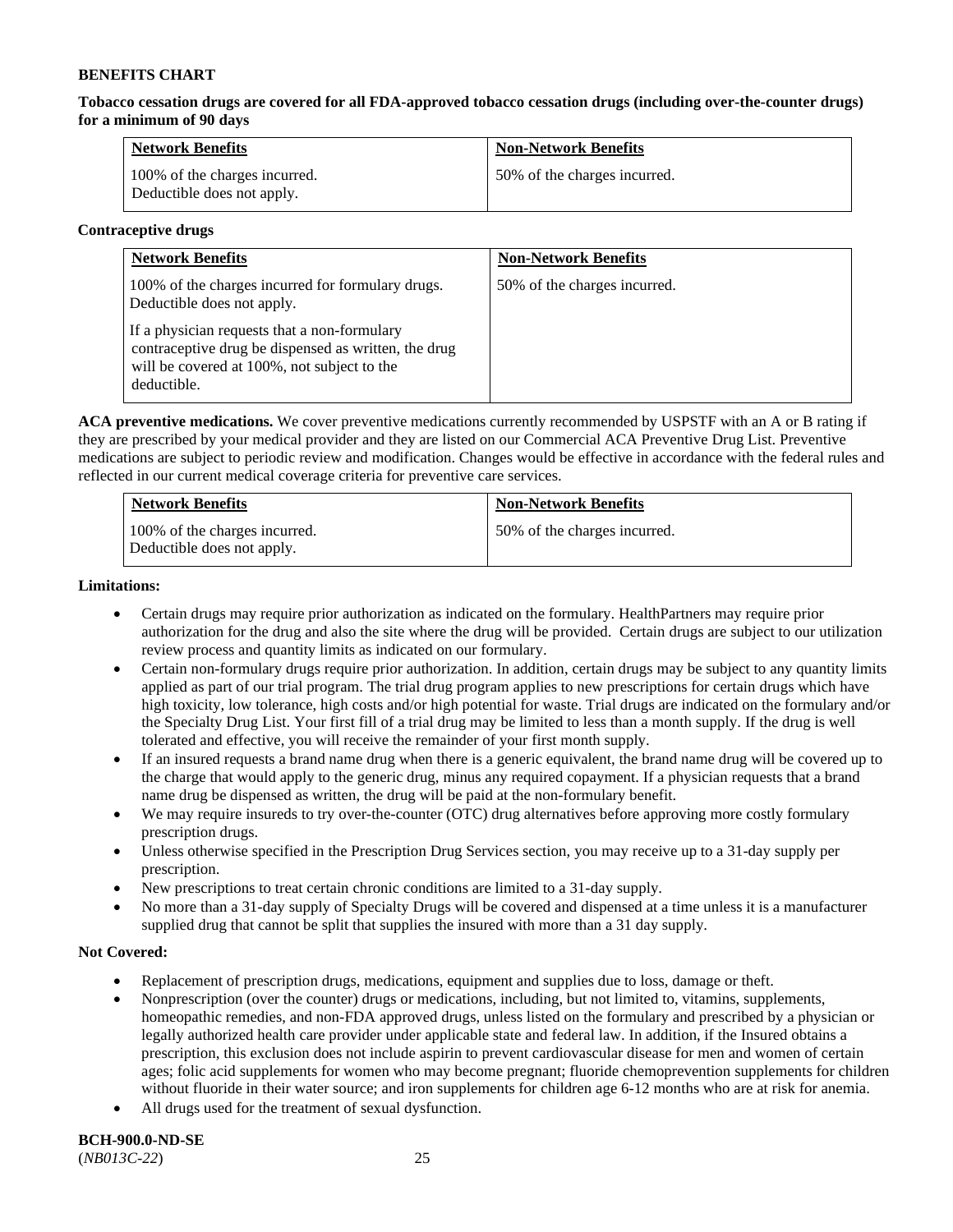- Fertility drugs.
- Medical cannabis.
- Drugs on the Excluded Drug List. The Excluded Drug List includes select drugs within a therapy class that are not eligible for coverage. This includes drugs that may be excluded for certain indications. The Excluded Drug List is available at [healthpartners.com.](http://www.healthpartners.com/)
- Drugs that are newly approved by the FDA until they are reviewed and approved by HealthPartners Pharmacy and Therapeutics Committee.
- Medical devices approved by the FDA will not be covered under the Prescription Drug Services section unless they are on our formulary. Covered medical devices are generally submitted and reimbursed under your medical benefits.
- See "Services Not Covered" in the Group Certificate.

# **PREVENTIVE SERVICES**

# **Applicable Definitions:**

**Routine Preventive Services** are routine healthcare services that include screenings, check-ups and counseling to prevent illness, disease or other health problems before symptoms occur.

**Diagnostic Services** are services to help a provider understand your symptoms, diagnose illness and decide what treatment may be needed. They may be the same services that are listed as preventive services, but they are being used as diagnostic services. Your provider will determine if these services are preventive or diagnostic. These services are not preventive if received as part of a visit to diagnose, manage or maintain an acute or chronic medical condition, illness or injury. When that occurs, unless indicated below, standard deductibles, copayments or coinsurance apply.

### **Covered Services:**

We cover preventive services that meet any of the requirements under the Affordable Care Act (ACA) shown in the bulleted items below. These preventive services are covered at 100% under the network benefits with no deductible, copayments or coinsurance. If a preventive service is not required by the ACA and it is covered at a lower benefit level or if a group qualifies for an exemption or accommodation for certain benefits under the ACA, it will be specified below. Preventive benefits mandated under the ACA are subject to periodic review and modification. Changes would be effective in accordance with the federal rules. Preventive services mandated by the ACA include:

- Evidence-based items or services that have in effect a rating of A or B in the current recommendations of the United States Preventive Services Task Force with respect to the individual;
- Immunizations for routine use in children, adolescents and adults that have in effect a recommendation from the Advisory Committee on Immunization Practices of the Centers for Disease Control and Prevention with respect to the individual;
- With respect to infants, children and adolescents, evidence-informed preventive care and screenings provided for in comprehensive guidelines supported by the Health Resources and Services Administration; and
- With respect to women, preventive care and screenings provided for in comprehensive guidelines supported by the Health Resources and Services Administration.

Covered services are based on established medical policies, which are subject to periodic review and modification by the medical or dental directors. These medical policies (medical coverage criteria) are available by calling Member Services, or logging on to your "*my*HealthPartners" account at [healthpartners.com.](http://www.healthpartners.com/) 

ACA and state mandated preventive services are covered as follows:

**Routine health exams and periodic health assessments.** A physician or health care provider will counsel you as to how often health assessments are needed based on age, sex and health status. This includes screening and counseling for tobacco use and all FDA approved tobacco cessation medications including over-the-counter drugs (as shown in the Prescription Drug Services section).

| <b>Network Benefits</b>                                     | <b>Non-Network Benefits</b>  |
|-------------------------------------------------------------|------------------------------|
| 100% of the charges incurred.<br>Deductible does not apply. | 50% of the charges incurred. |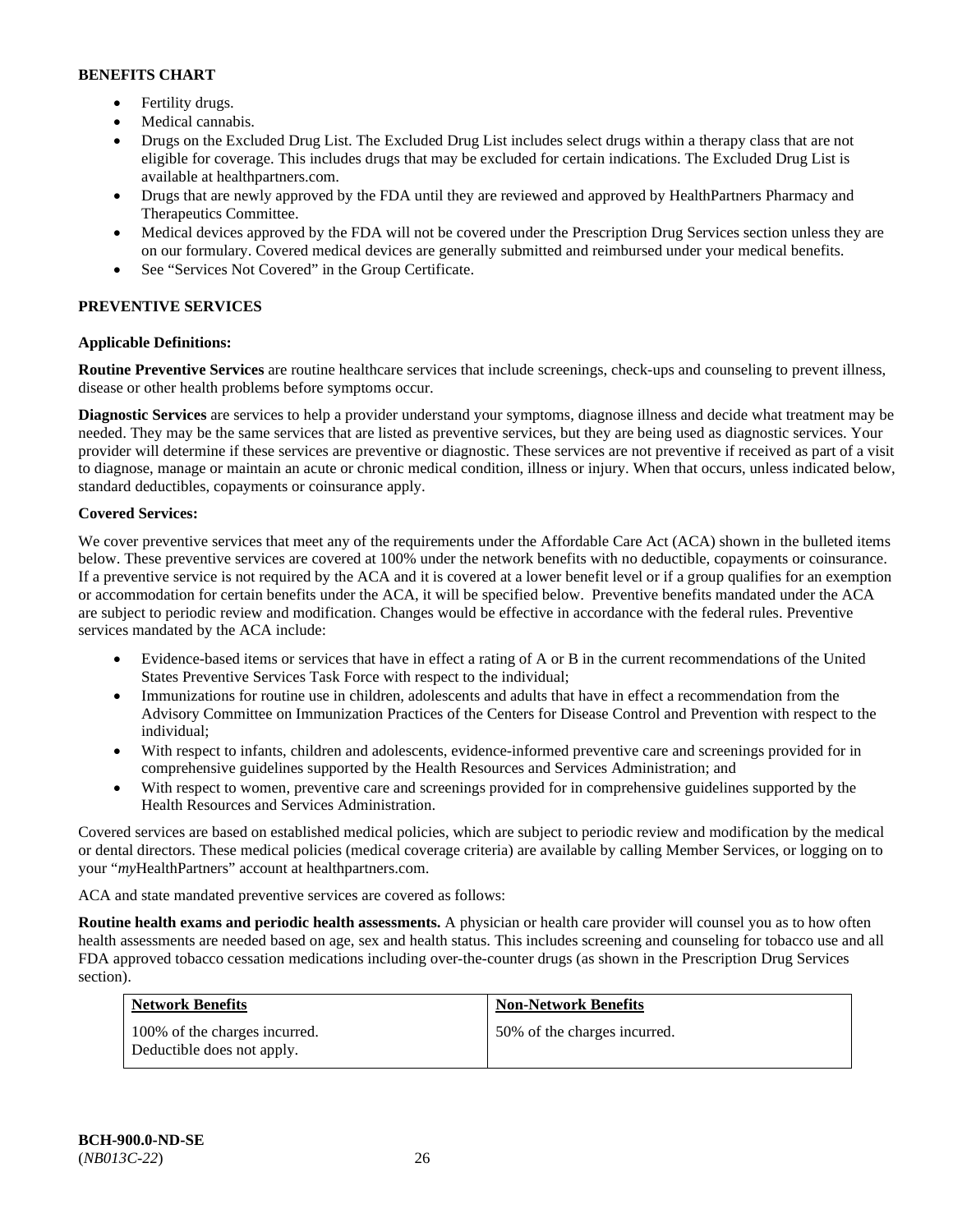**Child health supervision services.** This includes pediatric preventive services such as newborn screenings, appropriate immunizations, developmental assessments and laboratory services appropriate to the age of the child from birth to 72 months and appropriate immunizations to age 18.

| <b>Network Benefits</b>                                     | <b>Non-Network Benefits</b>  |
|-------------------------------------------------------------|------------------------------|
| 100% of the charges incurred.<br>Deductible does not apply. | 50% of the charges incurred. |

### **Routine prenatal care and exams**.

| <b>Network Benefits</b>                                     | <b>Non-Network Benefits</b>  |
|-------------------------------------------------------------|------------------------------|
| 100% of the charges incurred.<br>Deductible does not apply. | 50% of the charges incurred. |

**Routine postnatal care.** This includes health exams, assessments, education and counseling relating to the period immediately after childbirth.

| <b>Network Benefits</b>                                     | <b>Non-Network Benefits</b>  |
|-------------------------------------------------------------|------------------------------|
| 100% of the charges incurred.<br>Deductible does not apply. | 50% of the charges incurred. |

**Routine screening procedures for cancer.** This includes colorectal screening, digital rectal examinations, or other cancer screenings recommended by the USPSTF with an A or B rating. Women's preventive health services below describe additional routine screening procedures for cancer.

| <b>Network Benefits</b>                                     | <b>Non-Network Benefits</b>  |
|-------------------------------------------------------------|------------------------------|
| 100% of the charges incurred.<br>Deductible does not apply. | 50% of the charges incurred. |

**Professional voluntary family planning services.** This includes services to prevent or delay a pregnancy, including counseling and education. Services must be provided by a licensed provider.

| <b>Network Benefits</b>                                     | <b>Non-Network Benefits</b>  |
|-------------------------------------------------------------|------------------------------|
| 100% of the charges incurred.<br>Deductible does not apply. | 50% of the charges incurred. |

### **Adult immunizations**

| <b>Network Benefits</b>                                     | <b>Non-Network Benefits</b>  |
|-------------------------------------------------------------|------------------------------|
| 100% of the charges incurred.<br>Deductible does not apply. | 50% of the charges incurred. |

**Women's preventive health services.** This includes mammograms, screenings for cervical cancer (pap smears), breast pumps, human papillomavirus (HPV) testing, counseling for sexually transmitted infections, counseling and screening for human immunodeficiency virus (HIV), and all FDA approved contraceptive methods as prescribed by a doctor, sterilization procedures, education and counseling (see the "Prescription Drug Services" section for coverage of oral contraceptive drugs). For women whose family history is associated with an increased risk for BRCA1 or BRCA2 gene mutations, we cover genetic counseling and BRCA screening without cost sharing, if appropriate and as determined by a physician.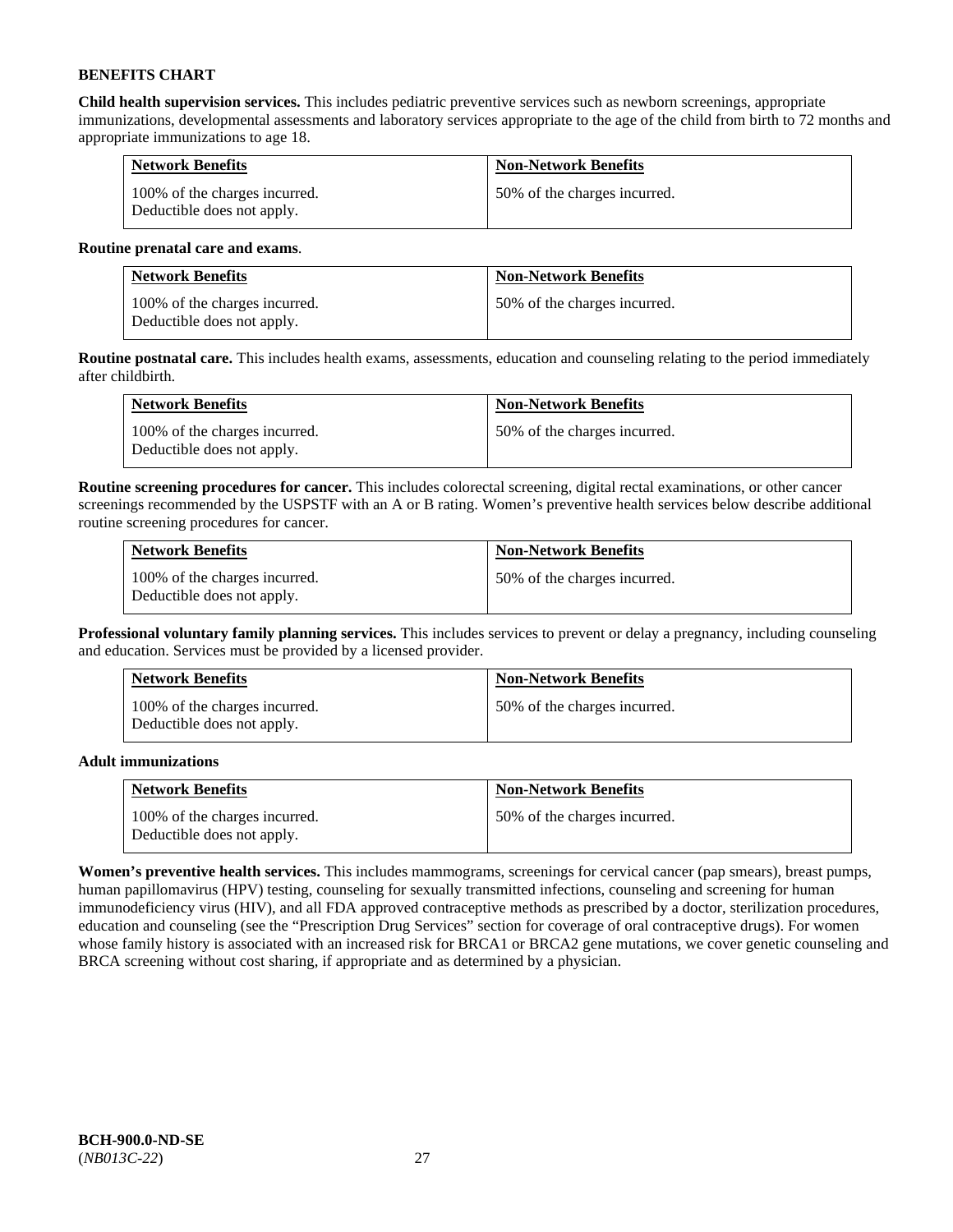With respect to mammograms, we cover no less than the following:

- One baseline mammogram examination for each woman who is at least thirty-five but less than forty years of age.
- One mammogram examination every year, or more frequently if ordered by a physician, for each woman who is at least forty years of age.

| <b>Network Benefits</b>                                     | <b>Non-Network Benefits</b>  |
|-------------------------------------------------------------|------------------------------|
| 100% of the charges incurred.<br>Deductible does not apply. | 50% of the charges incurred. |

**Obesity screening and management.** We cover obesity screening and counseling for all ages during a routine preventive care exam. If you are age 18 or older and have a body mass index of 30 or more, we also cover intensive obesity management to help you lose weight. Your primary care doctor can coordinate these services.

| <b>Network Benefits</b>                                     | <b>Non-Network Benefits</b>  |
|-------------------------------------------------------------|------------------------------|
| 100% of the charges incurred.<br>Deductible does not apply. | 50% of the charges incurred. |

### **In addition to any ACA or state mandated preventive services referenced above, we cover the following eligible services:**

### **Routine eye and hearing exams**

| <b>Network Benefits</b>                                     | <b>Non-Network Benefits</b>  |
|-------------------------------------------------------------|------------------------------|
| 100% of the charges incurred.<br>Deductible does not apply. | 50% of the charges incurred. |

**Ovarian cancer surveillance tests for women who are at risk.** "At risk for ovarian cancer" means (1) having a family history that includes any of the following: one or more first-degree or second-degree relatives with ovarian cancer, clusters of female relatives with breast cancer or nonpolyposis colorectal cancer; or (2) testing positive for BRCA1 or BRCA2 mutations. "Surveillance tests for ovarian cancer" means annual screening using: CA-125 serum tumor marker testing, transvaginal ultrasound, pelvic examination or other proven ovarian cancer screening tests currently being evaluated by the federal Food and Drug Administration or by the National Cancer Institute.

| <b>Network Benefits</b>                         | <b>Non-Network Benefits</b>                      |
|-------------------------------------------------|--------------------------------------------------|
| Coverage level is same as corresponding Network | Coverage level is same as corresponding Non-     |
| Benefit, depending on type of service provided, | Network Benefit, depending on type of service    |
| such as Diagnostic Imaging Services, Laboratory | provided, such as Diagnostic Imaging Services,   |
| Services Office Visits for Illness or Injury or | Laboratory Services Office Visits for Illness or |
| Preventive Services.                            | Injury or Preventive Services.                   |

### **Limitations:**

• Services are not preventive if received as part of a visit to diagnose, manage or maintain an acute or chronic medical condition, illness or injury. When that occurs, unless otherwise indicated above, standard deductibles, copayments or coinsurance apply.

### **Not Covered:**

See "Services Not Covered" in the Group Certificate.

# **TELEHEALTH/TELEMEDICINE SERVICES**

### **Definitions:**

**Telehealth, Telemedicine, or Virtual Care.** This is a means of communication between a health care professional and a patient. This includes the use of secure electronic information, imaging, and communication technologies, including:

- interactive audio or audio-video
- interactive audio with store-and-forward technology

**BCH-900.0-ND-SE** (*NB013C-22*) 28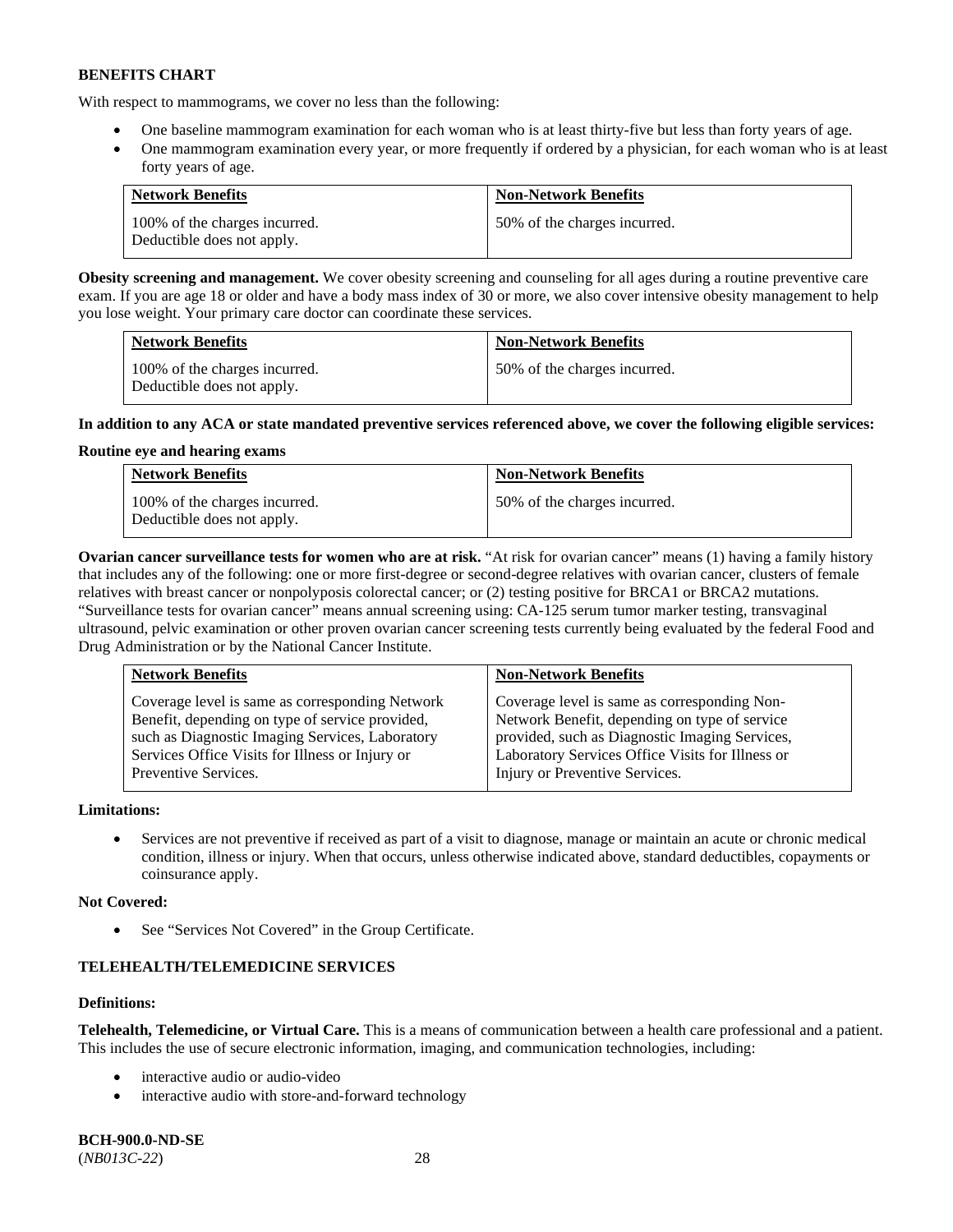- chat-based and email-based systems
- physician-to-physician consultation
- patient education
- data transmission
- data interpretation
- digital diagnostics (algorithm-enabled diagnostic support)
- digital therapeutics (the use of personal health devices and sensors, either alone or in combination with conventional drug
- therapies, for disease prevention and management)

### Services can be delivered:

Synchronously: the patient and health care professional are engaging with one another at the same time; or Asynchronously: the patient and health care professional engage with each other at different points in time.

**Telephone Visits.** Live, synchronous, interactive encounters over the telephone between a patient and a healthcare provider.

**E-visit or chat-based visits.** Asynchronous online or mobile app encounters to discuss a patient's personal health information, vital signs, and other physiologic data or diagnostic images. The healthcare provider reviews and delivers a consultation, diagnosis, prescription or treatment plan after reviewing the patient's visit information.

**Virtuwell<sup>®</sup>.** This is an online service for you to receive a diagnosis and treatment for certain conditions, such as a cold, flu, ear pain and sinus infections. You may access the Virtuwell website at [virtuwell.com.](https://www.virtuwell.com/)

**Video Visits.** Live, synchronous, interactive encounters using secure web-based video between a patient and a healthcare provider.

### **Covered Services:**

The Plan covers the following methods of receiving care for services that would be eligible under the Plan if the service were provided in person.

### **Scheduled telephone visits**

| <b>Network Benefits</b>       | <b>Non-Network Benefits</b>  |
|-------------------------------|------------------------------|
| 100% of the charges incurred. | 50% of the charges incurred. |

### **E-visits**

### **Access to online care through Virtuwell at [virtuwell.com](https://www.virtuwell.com/)**

| <b>Network Benefits</b>       | <b>Non-Network Benefits</b> |
|-------------------------------|-----------------------------|
| 100% of the charges incurred. | Not applicable.             |

### **All other E-visits**

| <b>Network Benefits</b>       | <b>Non-Network Benefits</b>  |
|-------------------------------|------------------------------|
| 100% of the charges incurred. | 50% of the charges incurred. |

#### **Video visits**

| <b>Network Benefits</b>                                | <b>Non-Network Benefits</b>                            |
|--------------------------------------------------------|--------------------------------------------------------|
| Coverage level is same as corresponding Network        | Coverage level is same as corresponding Non-           |
| Benefits, depending on type of service provided        | Network Benefits, depending on type of service         |
| such as Office Visits for Illness or Injury, Inpatient | provided, such as Office Visits for Illness or Injury, |
| or Outpatient Hospital Services.                       | Inpatient or Outpatient Hospital Services.             |

### **Not Covered:**

See "Services Not Covered" in the Group Certificate.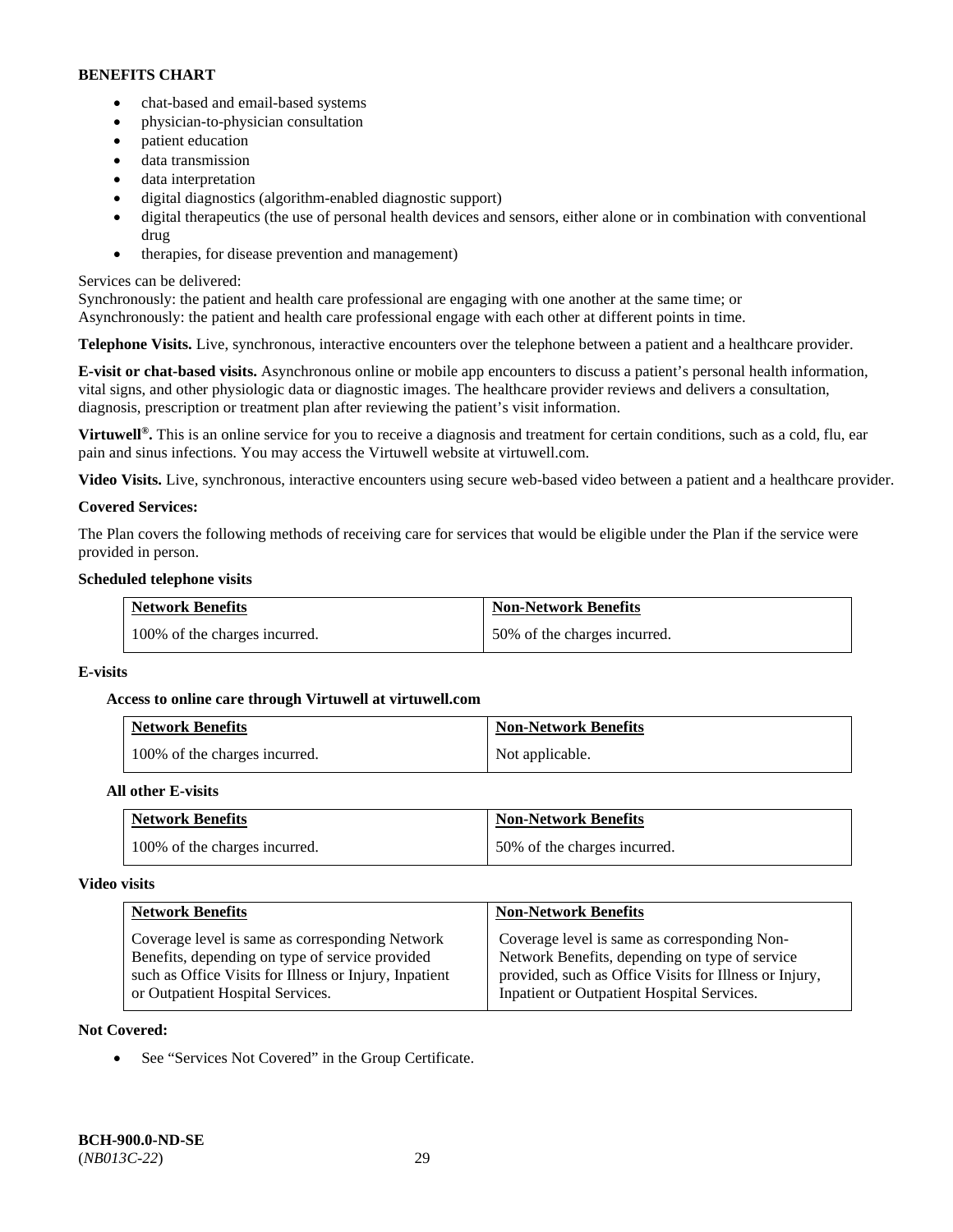### **TRANSPLANT SERVICES**

### **Applicable Definitions:**

**Autologous.** This is when the source of cells is from the individual's own marrow or stem cells.

**Allogeneic.** This is when the source of cells is from a related or unrelated donor's marrow or stem cells.

**Autologous Bone Marrow Transplant.** This is when the bone marrow is harvested from the individual and stored. The patient undergoes treatment which includes tumor ablation with high-dose chemotherapy and/or radiation. The bone marrow is reinfused (transplanted).

**Allogeneic Bone Marrow Transplant.** This is when the bone marrow is harvested from the related or unrelated donor and stored. The patient undergoes treatment which includes tumor ablation with high-dose chemotherapy and/or radiation. The bone marrow is reinfused (transplanted).

**Autologous/Allogeneic Stem Cell Support.** This is a treatment process that includes stem cell harvest from either bone marrow or peripheral blood, tumor ablation with high-dose chemotherapy and/or radiation, stem cell reinfusion, and related care. Autologous/allogeneic bone marrow transplantation and high dose chemotherapy with peripheral stem cell rescue/support are considered to be autologous/allogeneic stem cell support.

**Designated Transplant Center.** This is any health care provider, group or association of health care providers designated by us to provide services, supplies or drugs for specified transplants for our insureds.

**Transplant Services.** This is transplantation (including retransplants) of the human organs or tissue listed below, including all related post-surgical treatment, follow-up care and drugs and multiple transplants for a related cause. Transplant services do not include other organ or tissue transplants or surgical implantation of mechanical devices functioning as a human organ, except surgical implantation of an FDA approved Ventricular Assist Device (VAD) or total artificial heart, functioning as a temporary bridge to heart transplantation.

### **Prior authorization is required prior to consultation to support coordination of care and benefits.**

### **Covered Services:**

We cover eligible transplant services (as defined above) while you are covered under this Certificate. Transplants that will be considered for coverage are limited to the following:

- Kidney transplants for end-stage disease.
- Cornea transplants for end-stage disease.
- Heart transplants for end-stage disease.
- Lung transplants or heart/lung transplants for: (1) primary pulmonary hypertension; (2) Eisenmenger's syndrome; (3) end-stage pulmonary fibrosis; (4) alpha 1 antitrypsin disease; (5) cystic fibrosis; and (6) emphysema.
- Liver transplants for: (1) biliary atresia in children; (2) primary biliary cirrhosis; (3) post-acute viral infection (including hepatitis A, hepatitis B antigen e negative and hepatitis C) causing acute atrophy or post-necrotic cirrhosis; (4) primary sclerosing cholangitis; (5) alcoholic cirrhosis; and (6) hepatocellular carcinoma.
- Allogeneic bone marrow transplants or peripheral stem cell support associated with high dose chemotherapy for: (1) acute myelogenous leukemia; (2) acute lymphocytic leukemia; (3) chronic myelogenous leukemia; (4) severe combined immunodeficiency disease; (5) Wiskott-Aldrich syndrome; (6) aplastic anemia; (7) sickle cell anemia; (8) non-relapsed or relapsed non-Hodgkin's lymphoma; (9) multiple myeloma; and (10) testicular cancer.
- Autologous bone marrow transplants or peripheral stem cell support associated with high-dose chemotherapy for: (1) acute leukemias; (2) non-Hodgkin's lymphoma; (3) Hodgkin's disease; (4) Burkitt's lymphoma; (5) neuroblastoma; (6) multiple myeloma; (7) chronic myelogenous leukemia; and (8) non-relapsed non-Hodgkin's lymphoma.
- Pancreas transplants for simultaneous pancreas-kidney transplants for diabetes, pancreas after kidney, living related segmental simultaneous pancreas kidney transplantation and pancreas transplant alone.

To receive Network Benefits, charges for transplant services must be incurred at a Designated Transplant Center.

The transplant-related treatment provided, including expenses incurred for directly related donor services, shall be subject to and in accordance with the provisions, limitations, maximum and other terms of this Benefits Chart.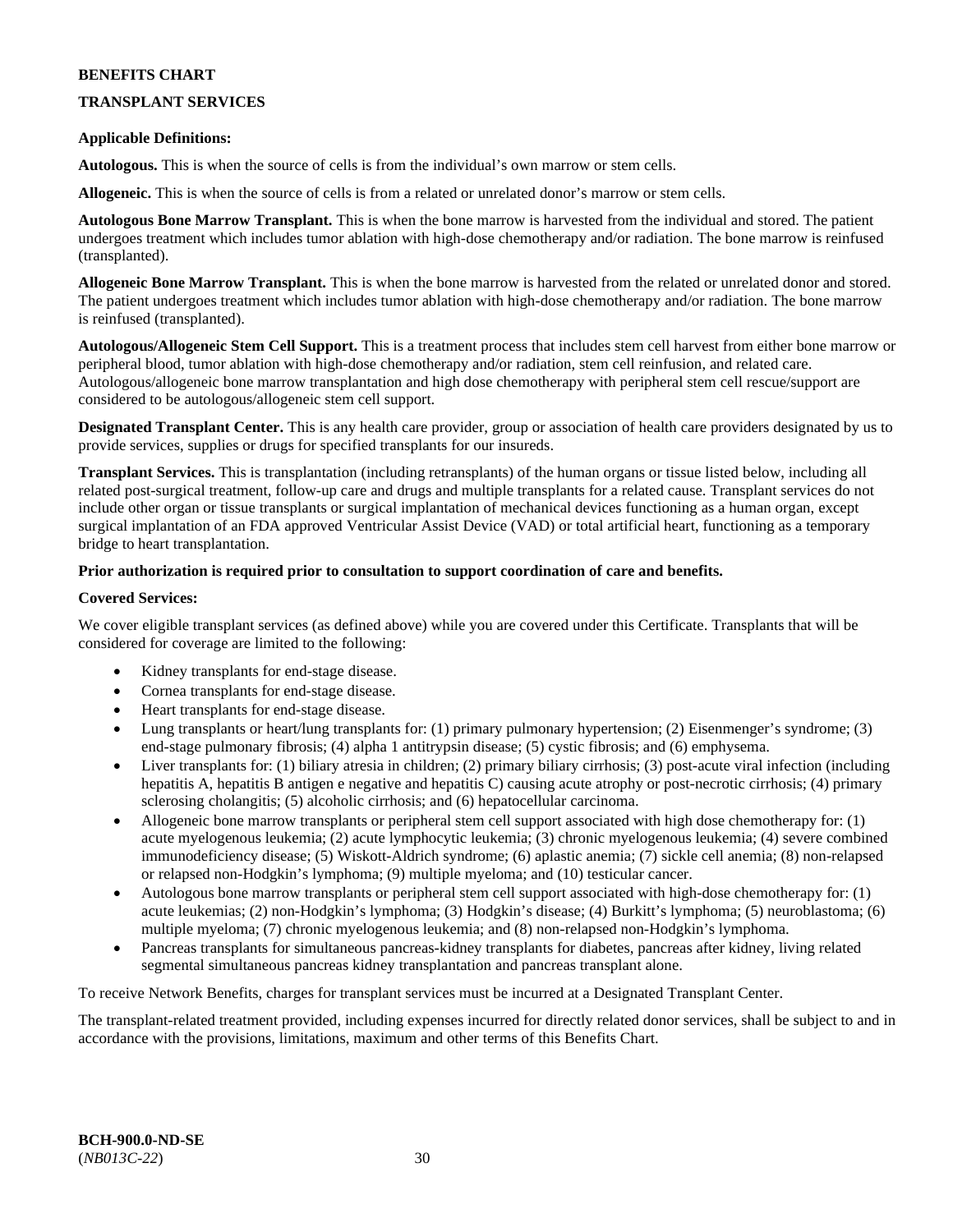Medical and hospital expenses of the donor are covered only when the recipient is an insured and the transplant and directly related donor expenses have been prior authorized for coverage. Treatment of medical complications that may occur to the donor are not covered. Donors are not considered insureds, and are therefore not eligible for the rights afforded to insureds under the Group Certificate.

The list of eligible transplant services and coverage determinations are based on established medical policies, which are subject to periodic review and modifications by the medical director.

| <b>Network Benefits</b>                          | <b>Non-Network Benefits</b>                             |
|--------------------------------------------------|---------------------------------------------------------|
| See Network Inpatient Hospital Services benefit. | See Non-Network Inpatient Hospital Services<br>benefit. |

### **Transplant travel benefit for Network Benefits**

We may provide travel and lodging when an insured needs a transplant and a designated transplant center is greater than 100 miles from the insured's primary residence.

This benefit is subject to our medical policies (medical coverage criteria). Coverage criteria are available by calling Member Services, or logging on to your "*my*HealthPartners" account a[t healthpartners.com.](http://healthpartners.com/)

When submitting receipts for travel and lodging, the insured will need to attach a letter explaining that the receipts are in conjunction with an authorized organ or bone marrow transplant and include the recipient's name and member ID number or complete a Lodging and Travel Claim form with the receipts.

| <b>Network Benefits</b>                                                                                                                                                                                                                                  | <b>Non-Network Benefits</b> |
|----------------------------------------------------------------------------------------------------------------------------------------------------------------------------------------------------------------------------------------------------------|-----------------------------|
| Transplant travel benefits are covered under the<br>Network transplant services benefit.                                                                                                                                                                 | No coverage.                |
| Expenses for travel and lodging for the insured (the<br>transplant recipient) and one adult companion, or up<br>to two companions for a transplant recipient that is a<br>minor dependent, may be covered up to a maximum<br>of \$10,000 per transplant. |                             |
| Lodging coverage is limited to \$100 per day.                                                                                                                                                                                                            |                             |

### **Not Covered:**

- We consider the following transplants to be investigative and do not cover them: surgical implantation of mechanical devices functioning as a permanent substitute for human organ, non-human organ implants and/or transplants and other transplants not specifically listed in this Benefits Chart.
- See "Services Not Covered" in the Group Certificate.